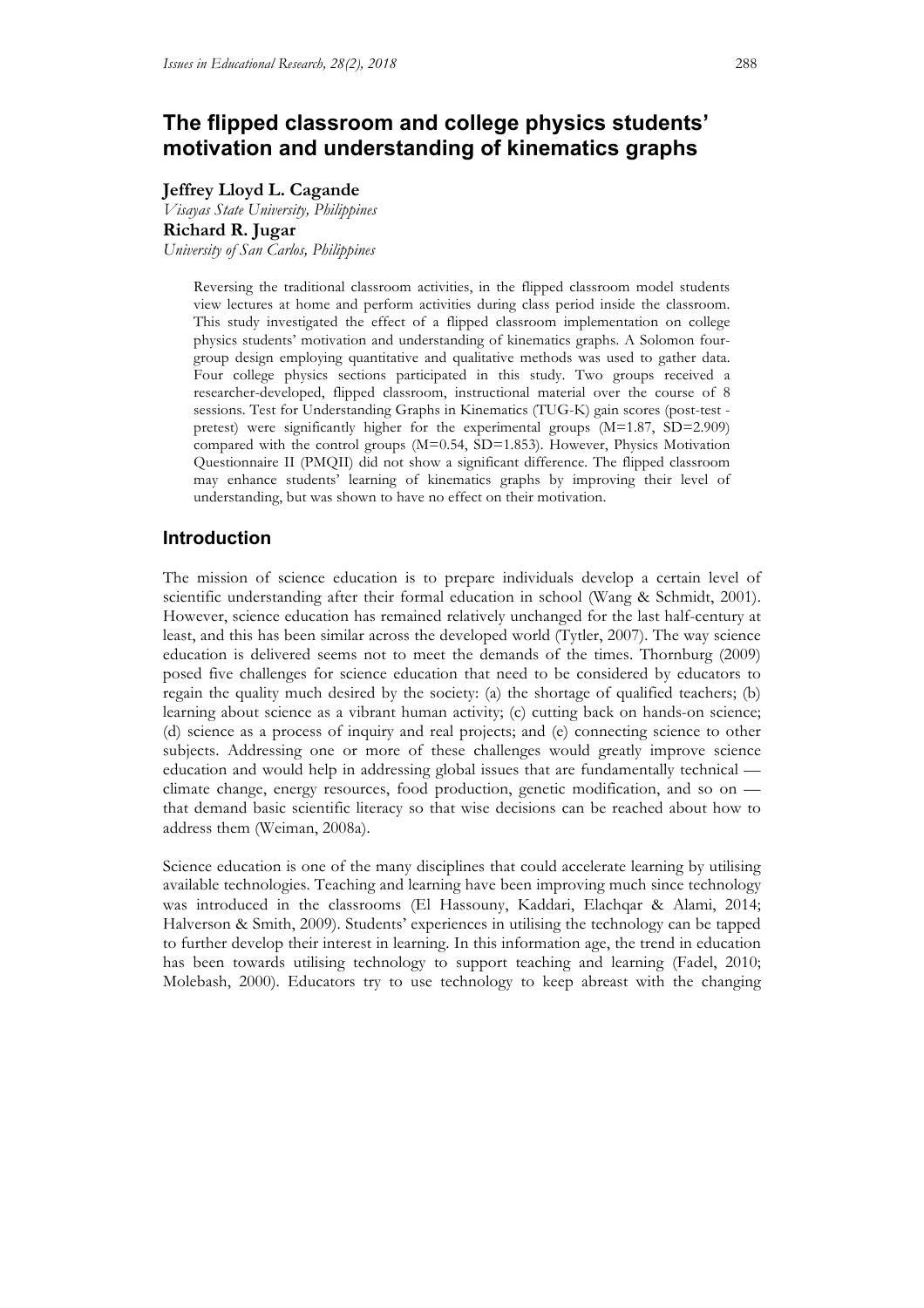audience (Purcell, Heaps, Buchanan & Freidrich, 2013), as well as the emergence of educational technologies (Klopfer & Osterweil, 2009; Prensky, 2008), which are useful in the classroom. Interactive technology has helped to enhance student learning in physics (Weiman, Adams & Perkins, 2008).

Physics is a basic science (Young, 2012) with its scope of study encompassing not only the behaviour of objects under the action of given forces, but also the nature of gravitational, electromagnetic and nuclear force fields. It is the science of matter, motion and energy. Its laws are typically expressed in the language of mathematics. Physics, as a science, requires specific skills to be able to grasp concepts and ideas like understanding graphs, which is one of the skills a scientist must have to visualise patterns and see trends (Beichner, 1994).

Graphs of kinematics variables - position, velocity, and acceleration - are essentials in physics and mathematics courses (Hale, 2000). Understanding these concepts builds a strong foundation to succeed, as physical concepts become more abstract and more complicated to model mathematically (Archambault, Burch, Crofton & McClure, 2008). However, studies have revealed the difficulties encountered by students in interpreting kinematics graphs (Hale, 2000; McDermott, Rosenquist, & van Zee, 1987). These studies have to address the difficulties by implementing interventions thought to be effective in overcoming the problem.

Educators are now making ways to personalise learning by using technologies such as video, digital simulations, and computer games. But the traditional teaching model remains, and technologies such as these will have limited effects (Hamdan, McKnight, McKnight & Arfstrom, 2013). Traditional classroom learning comprises a lecture in the classroom and assignments, exercises or activities at home. In the classroom, teacher may use direct instruction, video presentation, computer simulation, and/or actual demonstration. One problem with conventional teaching lies in the presentation of the material (Mazur, 2014). Most of the time it comes straight out of textbooks and/or lecture notes, which gives students little incentive to attend classes. Most of the time, the traditional presentation is nearly always delivered as a monologue in front of a passive audience, the students (Mazur, 2014). Only exceptional lecturers are capable of holding students' attention for an entire lecture period. The traditional way of checking if students were attentive during lecture is by giving homework. When students are given a task to be done at home, more often than not, they will have no one to help them (Maranell, 2014).

Dupe (2013) related academic self-concept and locus of control as factors that influenced students' achievement in physics. Achievement in science courses is often associated with students' interest and motivation. Motivation comes as extrinsic motivation, intrinsic motivation, goal orientation, self-determination, self-efficacy and assessment anxiety (Shepard, 2012; Glynn & Koballa, 2006). In deciding which approach to use, science educators often consider these constructs to when seeking to motivate students to learn science.

Recently, science education has been buzzing about flipped classrooms or flipped learning (Noonoo, 2012; Overmyer, J. 2012). In this model, some lessons are delivered outside the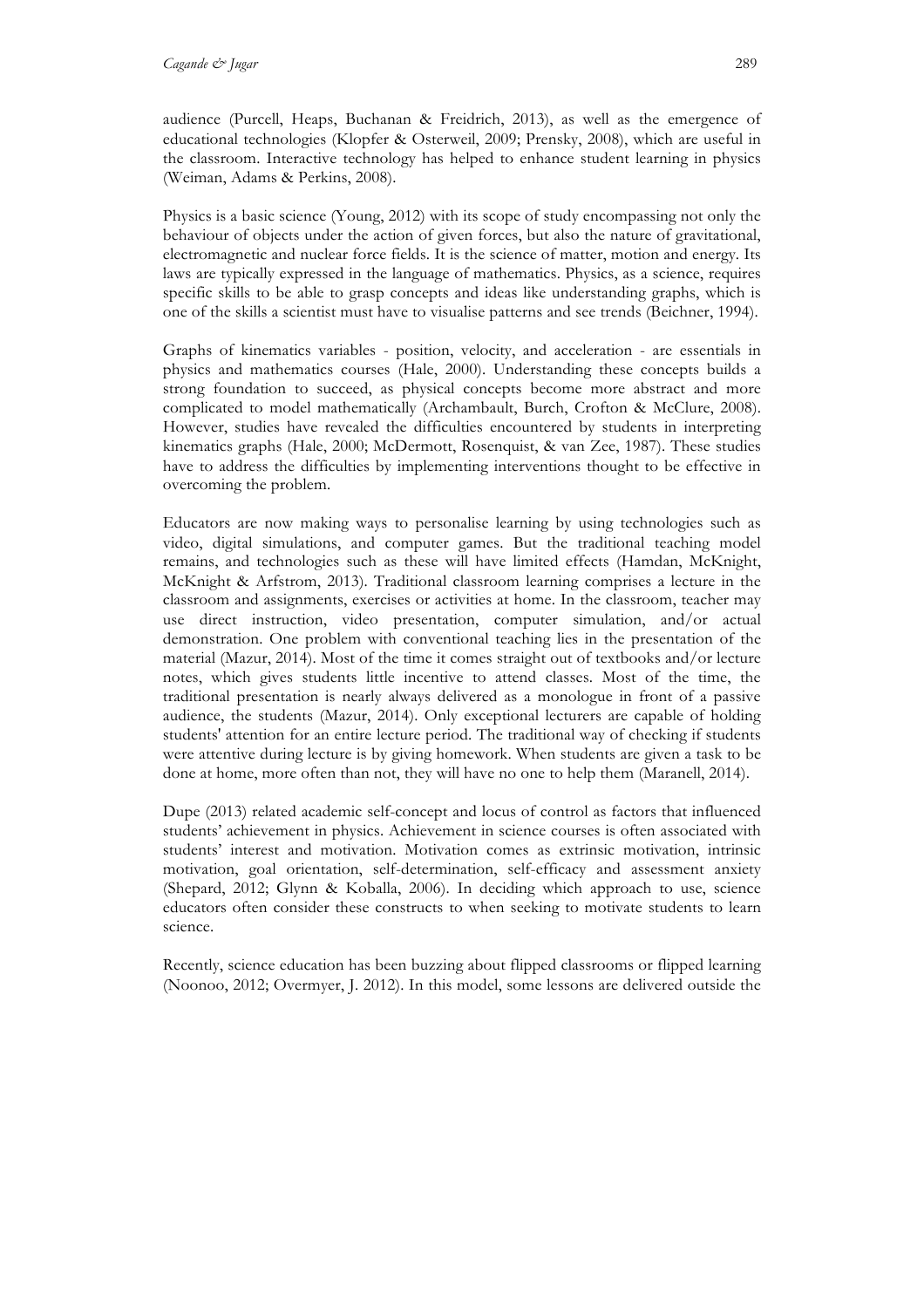group learning space using video or other modes of delivery. Class time becomes available for students to engage in hands-on learning, collaborate with their peers, and evaluate their progress, whilst teachers can provide one-on-one assistance, guidance and inspiration (Hamdan, McKnight, McKnight & Arfstrom, 2013). Cisco Systems Inc (2012) claimed that the flipped classroom has more advantages than weaknesses. Students' performance improved when the flipped classroom was used, which presents a positive feedback for educators (Berrett, 2012; Fulton, 2012a, 2012b; Strayer, 2012). The flipped classroom has been tested in various disciplines such as in business (Findlay-Thompson & Mombourquette, 2013), multimedia (Enfield, 2013), and physics (Bates & Galloway, 2012). The flipped classroom can be explored for addressing issues in the Philippine education system, especially with the recently introduced K-12 curriculum.

The Philippine education system is a product of several reforms (Durban & Catalan, 2012; Florido, 2006). Much work is needed as the Department of Education (DepEd) implements the K-12 program which affects the higher education curriculum. The Commission on Higher Education (CHED) has laid out the *Revised General Education Curriculum* (CMO 20 s2013) in conjunction with the K-12 Program of the Department of Education. This memorandum outlines the general education outcomes which include higher levels of comprehension (textual, visual, etc.); proficient and effective communication (writing, speaking and use of new technologies); application of computing and information technology to assist and facilitate research; ability to negotiate the world of technology responsibly; and problem solving (including real-world problems) (CHED, 2013, pp. 4-5).

With continuing changes in the basic education curriculum, teachers need to upgrade themselves in order to properly implement these changes (Durban & Catalan, 2012). Some educators innovate and utilise technology to counter the lack of budgets for instructional materials (Ahmad, 2004; Arimbuyutan, Kim, Song & So, 2007). By maximising the use of readily available technologies, the flipped classroom can help remedy students' decreasing interest in science. The flipped classroom model can be used to optimise the benefits derived from technologies. The purpose of this study is to investigate the effects of utilising the flipped classroom as a teaching model on the motivation and understanding of kinematics graphs by college physics students. It was hypothesised that college physics students can develop a better understanding of kinematics graphs and a higher motivation to learn physics with implementation of the flipped classroom model.

The findings of this study will benefit society, considering that physics plays an important role in science and technology today. Physics is an important element in the education of chemists, engineers and computer scientists, as well as practitioners of the other physical and biomedical sciences (IUPAP, 1999). The greater demand for graduates with good physics backgrounds justifies the need for more effective teaching methods. Schools who apply recommended methods derived from this study will be able to train students better.

This study combines understanding and motivation to assess the effectiveness of a new teaching method. Researchers from different fields and topics have contributed their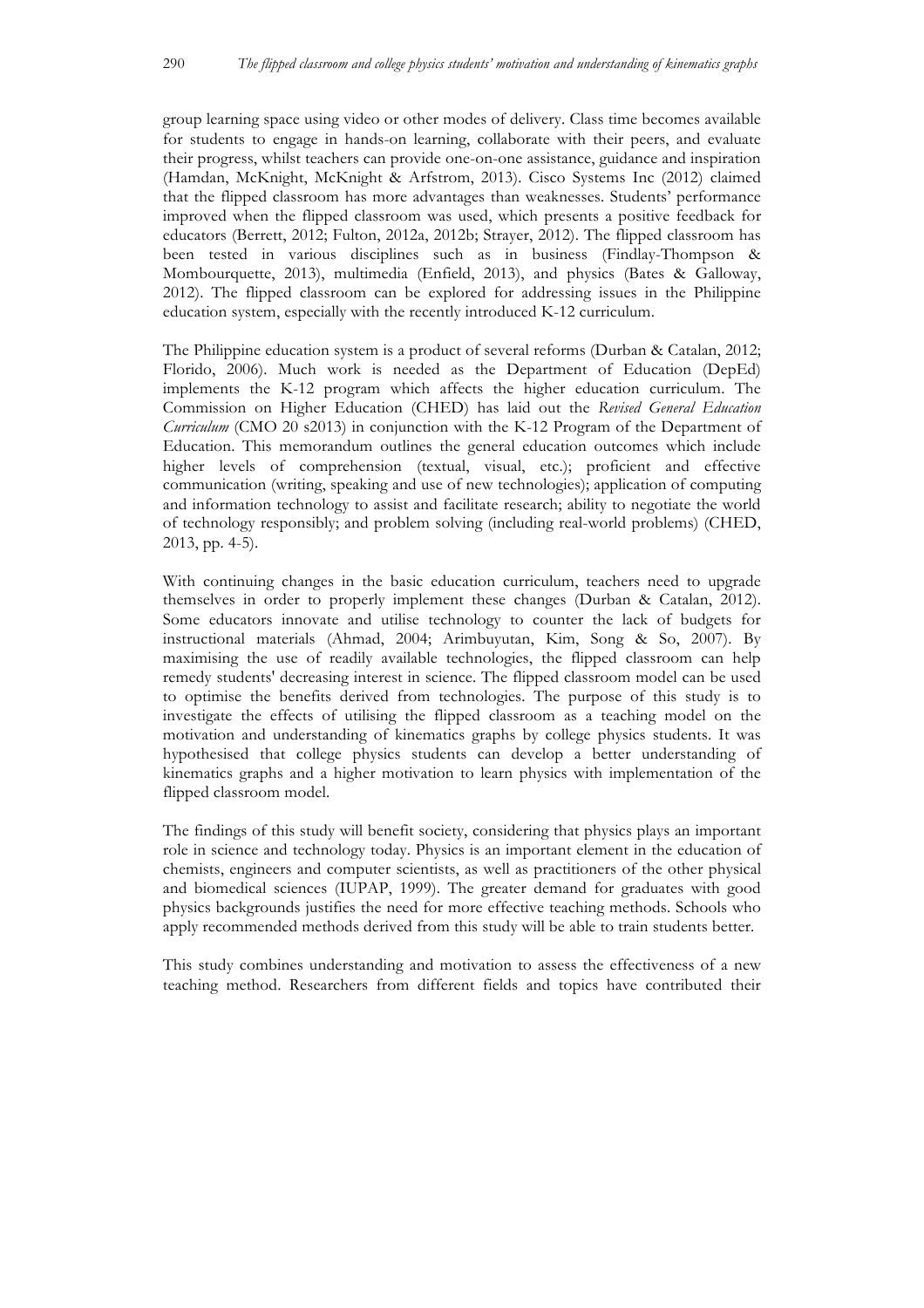findings (Lee & Osman, 2012; Haron, Shaharoun, Puteh & Harun, 2012), but with conflicting results. Lee & Osman (2012) found out that the module they used only improved understanding and not motivation. The analysis of case studies by Haron et al. (2012) revealed that engineering students' level of motivation in learning engineering statics has a direct relationship with their understanding of the subject. This study can be utilised to further analyse or generalise Lee & Osman's claims. This study can also be extended to other topics as well as other courses, to promote active and self-paced learning.

# **Research method**

# **Participants and treatments**

In this study, two teachers were assigned to four sections of Physics 11 (Teacher A assigned E2, C1 and C2; Teacher B assigned E1). These teachers were part-time teachers with less than 3-years' experience in teaching Physics 11. These teachers were graduates of the University under the Bachelor of Secondary Education major in Physical Sciences Program. The teachers studied about 50 units of specialisation courses in maths and physics during their undergraduate period. The teachers facilitated the class by asking questions using an audience response procedure (referred to here as 'modified clicker') and assessing whether or not the students have acquired the level of understanding to perform the in-class activities. 'Modified clicker' utilised a set of five coloured cards provided for each student, whereby they could raise the coloured card corresponding to their answer for a 'clicker question' presented by the teacher. Teachers were available in the classroom, especially during exercises; they responded to students' inquiries and assisted the students when they encountered difficulties. Teachers also responded to an interview which gathered their feedback using an interview schedule after the implementation of the intervention.

The students who participated in this study were second year college students enrolled in College Physics I, a course regularly offered during the first semester. Students who failed, or those who transferred from other courses or schools, comprise the normal enrolment in College Physics I during the second semester. A total of four sections were opened for the second semester of School Year 2014-2015.

Classes for the control and treatment groups were conducted separately with control having the traditional classroom discussion and the treatment having the flipped classroom. A summary of the differences in the conduct of teaching and learning for the two groups are presented in Table 1.

# **Instrumentation**

This study used established and standardised instruments to measure the constructs of motivation and understanding, and supplemented this data with interviews that constituted the qualitative part of the study. For measuring the level of motivation, the *Physics Motivation Questionnaire II* (PMQ II) has a total of twenty five items constructed on a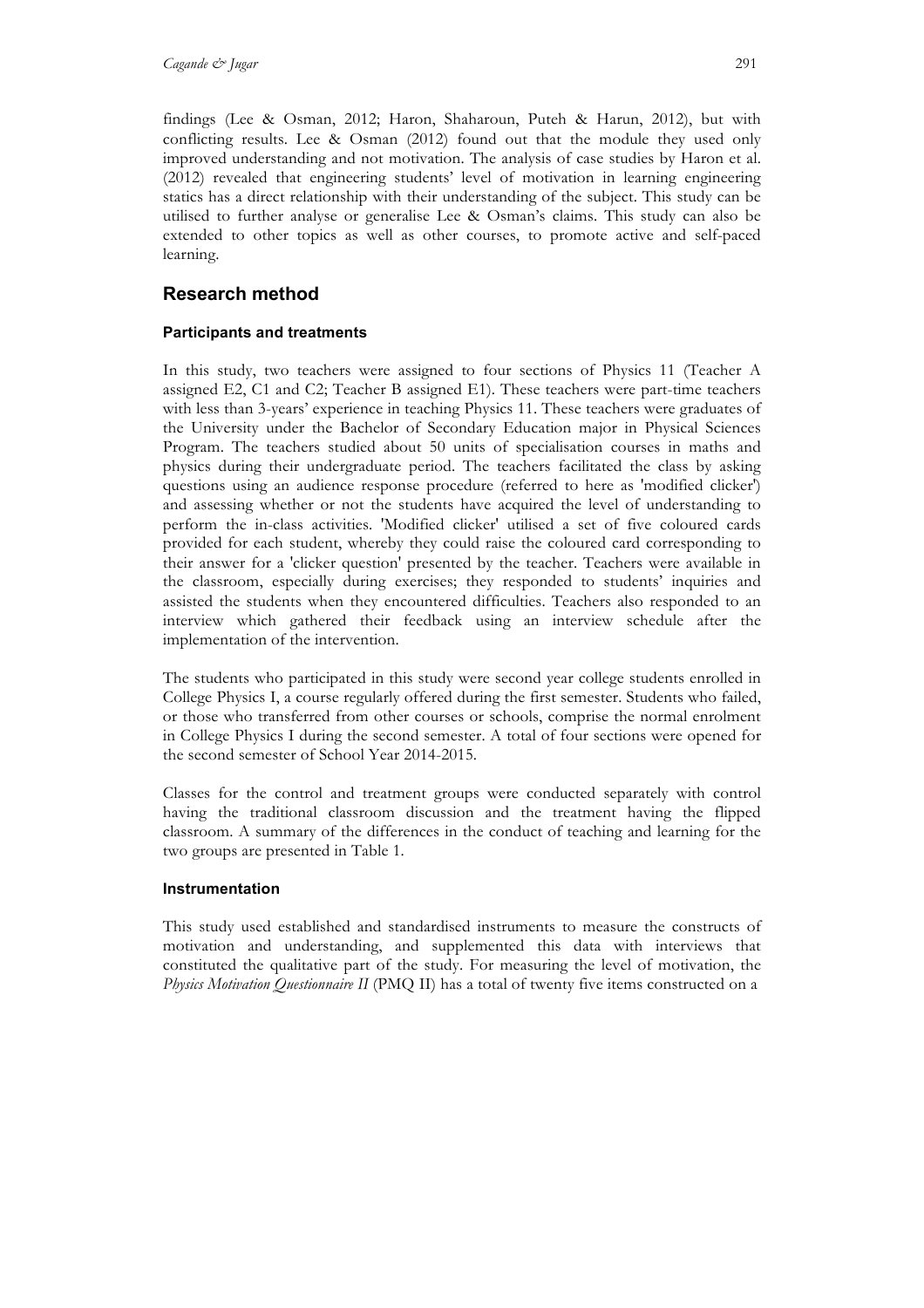| Control                                                                                      | Treatment                                    |
|----------------------------------------------------------------------------------------------|----------------------------------------------|
| Students attend class lecture/discussion.                                                    | Students watched videos assigned by the      |
|                                                                                              | teacher.                                     |
| Teacher utilises class time to cover assigned                                                | Students can play, pause and replay assigned |
| topic.                                                                                       | videos as they wish.                         |
| Students are given homework activities.                                                      | Students do in-class activities with teacher |
|                                                                                              | supervision                                  |
| Students' inquiries on the activity are left for the Teachers immediately attend to students |                                              |
| following meeting or during scheduled                                                        | inquiries during class activities.           |
| consultation period.                                                                         |                                              |

|                                     |  | Table 1: Differences in the conduct of teaching and learning |  |
|-------------------------------------|--|--------------------------------------------------------------|--|
| in the treatment and control groups |  |                                                              |  |

four point Likert scale (Glynn, Brickman, Armstrong & Taasoobshirazi, 2011). The maximum score for the PMQ II is 100 and the minimum is 0. For measurement of students' understanding of kinematic graphs, the *Test for Understanding Graphs in Kinematics* (TUG-K) (Beichner, 1994) was used. This multiple choice questionnaire contains twenty items with five choices each.

An interview schedule was also prepared to capture the challenges experienced by the teacher in implementing the flipped classroom.

#### **Research design**

This study adopted an experimental research design, specifically the *Solomon Four-Group* design to provide good control of threats to internal validity. A Solomon Four-Group design has two pretested groups and two without pretest. One of the pretested groups and one of the non-pretested groups received the experimental treatment, and then all four groups took the post-test.

Motivation in learning science and understanding kinematics graphs were tested separately. Using the draw by lots for randomising the groups yielded two different setups. Table 2 set-up was for the *Test for Physics Motivation Questionnaire II* (PMQ II) and Table 3 was for the *Understanding Graphs in Kinematics* (TUG-K).

| Group | Treatment                                 | Pretest | Independent<br>variable | Post-test |
|-------|-------------------------------------------|---------|-------------------------|-----------|
|       | E1 Pre-test, treatment X, post-test       |         |                         | Y2        |
|       | E2 Treatment X, post-test                 |         |                         | Y2        |
|       | C1 Traditional lectures, post-test        |         |                         | Y2        |
|       | Pre-test, traditional lectures, post-test |         | $- - -$                 | V٦        |

Table 2: PMQ II Experimental set-up using the Solomon four-group design

The first and fourth rows of Table 2 compared the gain scores of the experimental and control groups. This revealed the pretest influence over the post-test results. The second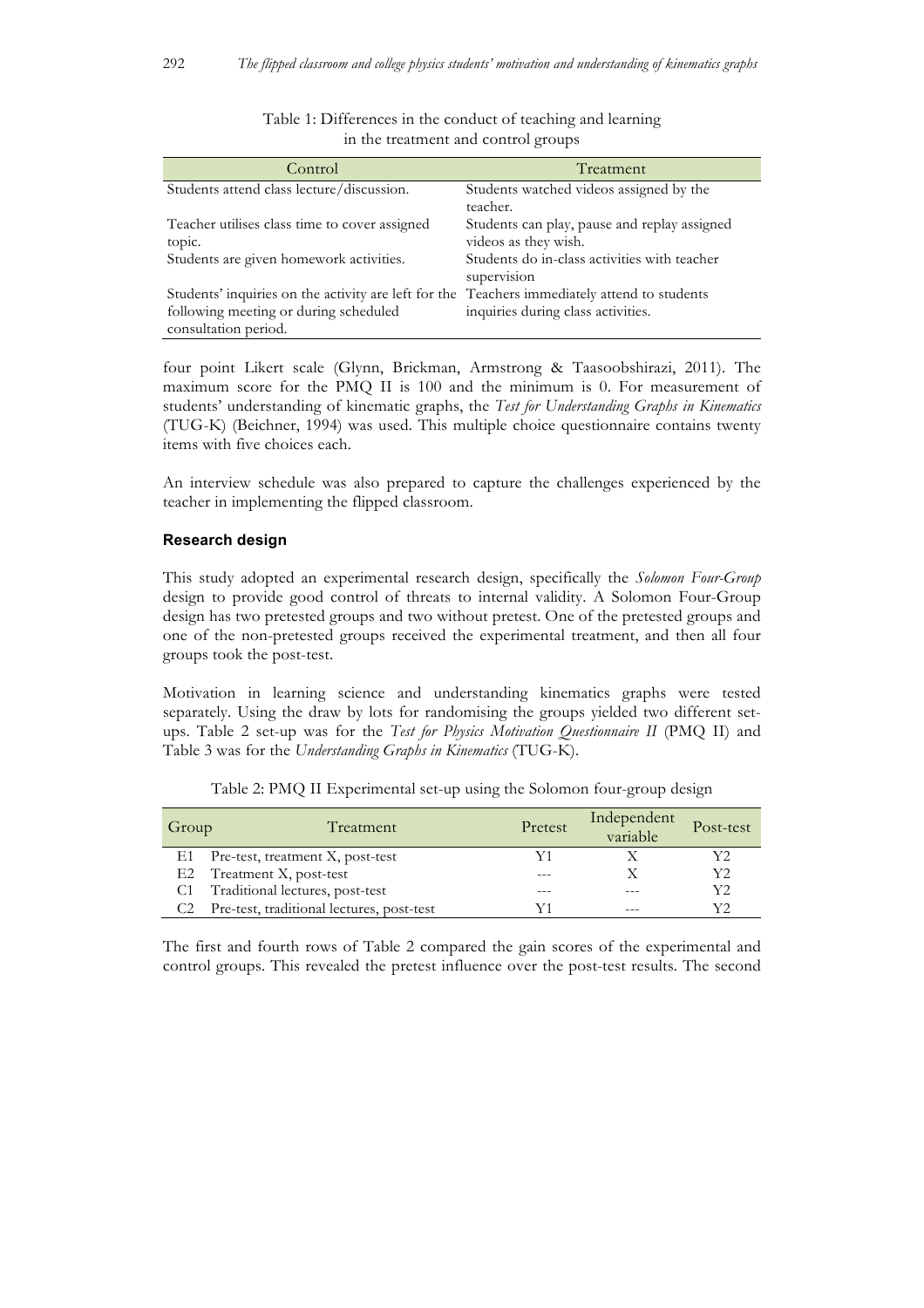row verified the effect of pre-testing. The third row helped validate the changes that would occur between the Pretest (Y1) and the Post-test (Y2).

| Group | Treatment                                 | Pretest | Independent<br>variable | Post-test |
|-------|-------------------------------------------|---------|-------------------------|-----------|
| E1    | Pre-test, treatment X, post-test          |         |                         | Y2        |
| E2    | Treatment X, post-test                    |         |                         | Y2        |
|       | Pre-test, traditional lectures, post-test | Y1      | $- - -$                 | Y2        |
|       | Traditional lectures, post-test           |         |                         | Y2        |

Table 3: TUG-K Experimental set-up utilising the Solomon four-group design

The first and third rows compared the gain scores of the experimental and control groups. This revealed the pretest influence over the post-test results. The second row verified the effect of pre-testing. The fourth row helped validate the results that would occur between the Pretest (Y1) and the Post-test (Y2). The conduct of the experiment started from the randomisation of students belonging to a section which was done at the Registrar's Office during enrolment. The Registrar opened four sections with 35, 35, 47, and 38 students, respectively. For the four sections' random assignment of intact groups, drawing of lots was done by the researchers. The results of the drawing of lots are shown in Table 4.

Table 4: Assignment of groups

| Assignment                | No. of students | Class schedule  | Instructor   |
|---------------------------|-----------------|-----------------|--------------|
| Experimental group 1 (E1) |                 | $3:00-4:00$ MWF | Instructor B |
| Experimental group 2 (E2) | 38              | $4:00-5:30$ TTH | Instructor A |
| Control group $1$ (C1)    | 35              | $2:30-4:00$ TTH | Instructor A |
| Control group $2$ (C2)    | 35              | $2:00-3:00$ MWF | Instructor A |

Prior to the implementation, a survey of available and useful technology for the implementation of flipped classroom was conducted. This was followed by a workshop to train the teacher implementers on how to go about facilitating a flipped classroom model. Five teachers handling physics subjects attended the workshop, but only two participated in this study.

# **Data analysis**

Data were analysed using *SPSS*. Normality of group data was determined using the Shapiro-Wilk test of normality to determine whether to use the parametric tests for comparison of means. T-test was used to test differences between the pre-test mean scores of the experimental and control because of its superior quality in detecting differences between two groups (Dimitrov & Rumrill, 2003). Pretest data for experimental and control groups were compared using an independent samples t-test to determine whether the level of understanding and motivation of the groups were similar or not. The gain scores (Post-test - Pretest) of pretested groups were determined and tested for significance using a paired sample t-test. Post-test scores were compared using an independent samples t-test to evaluate whether pretesting influenced the post-test results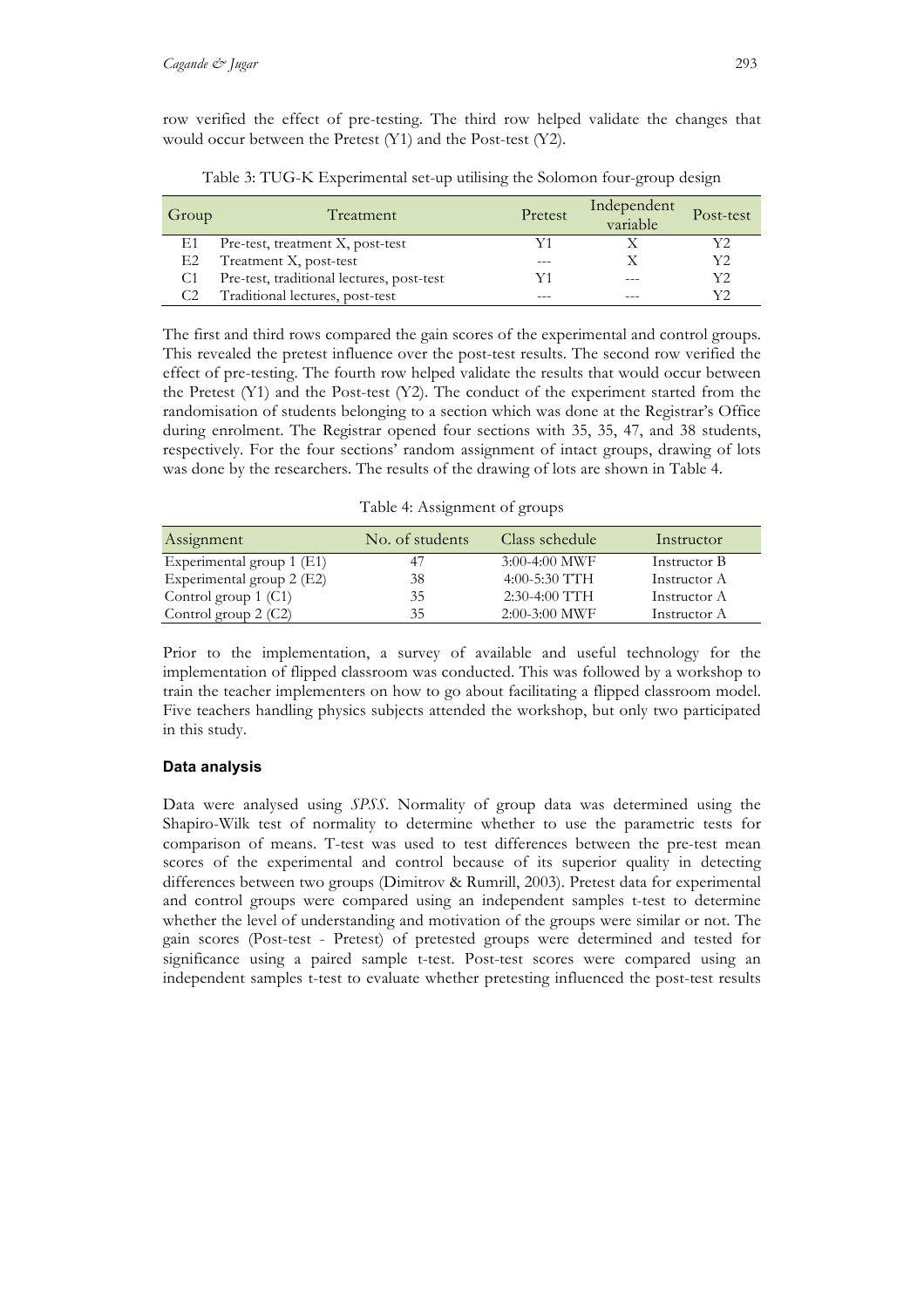or not. Qualitative analysis was used to analyse the interviews with the teacher implementers.

# **Results and discussion**

## **Levels of motivation of the groups with pre assessments (E1 and C2)**

The *Physics Motivation Questionnaire* [PMQ II] determines the level of motivation of the students towards physics. These tests were administered according to the research design in Table 2. The following are the results of the pre-assessments given to the student during the conduct of the study.

|            |                                          | $\nabla$ 1<br>$\overline{1}$<br>$\mathbf n$<br>_<br>⊥ ⊥ |       |       | $\sim$ $\sim$ $\sim$<br>$-25$<br>$\overline{\phantom{a}}$<br>-11<br>$\overline{\phantom{a}}$ |           |
|------------|------------------------------------------|---------------------------------------------------------|-------|-------|----------------------------------------------------------------------------------------------|-----------|
| Assessment | TVT.                                     | SD                                                      | Level | IVI.  |                                                                                              | Level     |
| Pretest    | 72.21<br>$\overline{a}$ . $\overline{a}$ | $-457$<br>14.TJ                                         | high  | 71.69 | ) 603<br>14.07J                                                                              | .<br>high |

Table 5: Levels of motivation of pretested groups

Motivation levels using the PMQ II are categorised into low-motivation [0 to 50] and high motivation [51 to 100] (Glynn, Brickman, Armstrong & Taasoobshirazi, 2011). The means of 72.21 and 71.69 out of 100 were considered high-motivation which could be seen in the PMQ II pretest results of the control and experimental groups. The standard deviations of 12.457 and 12.693 for the experimental group and the control group, respectively, showed that the groups' responses were equally dispersed. This can be considered comparable in terms of motivation of the students in the two groups.

## **Levels of understanding of the groups with pre assessments (E1 and C1)**

The *Test for Understanding Graphs in Kinematics* [TUG-K] evaluated the students' level of understanding of kinematics graphs. These tests were administered according to the research design in Table 3. The following are the results of the pre assessments given to the students during the conduct of the study:

#### Table 6: Levels of understanding of pretested groups

|            |      | E1<br>47<br>$\mathbf n$ |                |      | $-25^{\circ}$<br>$\sqrt{2}$<br><br>$\sim$ 1 |       |
|------------|------|-------------------------|----------------|------|---------------------------------------------|-------|
| Assessment | IVI. | OЦ                      | Level          | M    | OГ                                          | Level |
| Pretest    | 3.66 | 1.564                   | $\overline{1}$ | t.49 | 522<br>1.J <i>LL</i>                        | D     |

The data were analysed to determine the general distribution properties of the data. Results showed a normal data set which permitted the use of parametric tests for comparison of means (Landau & Everitt, 2004, p. 38). The standard deviations of 1.564 and 1.522 for the experimental group and the control group, respectively, showed that the groups' responses were equally dispersed. This can be considered comparable in terms of the levels of understanding of the students in the two groups.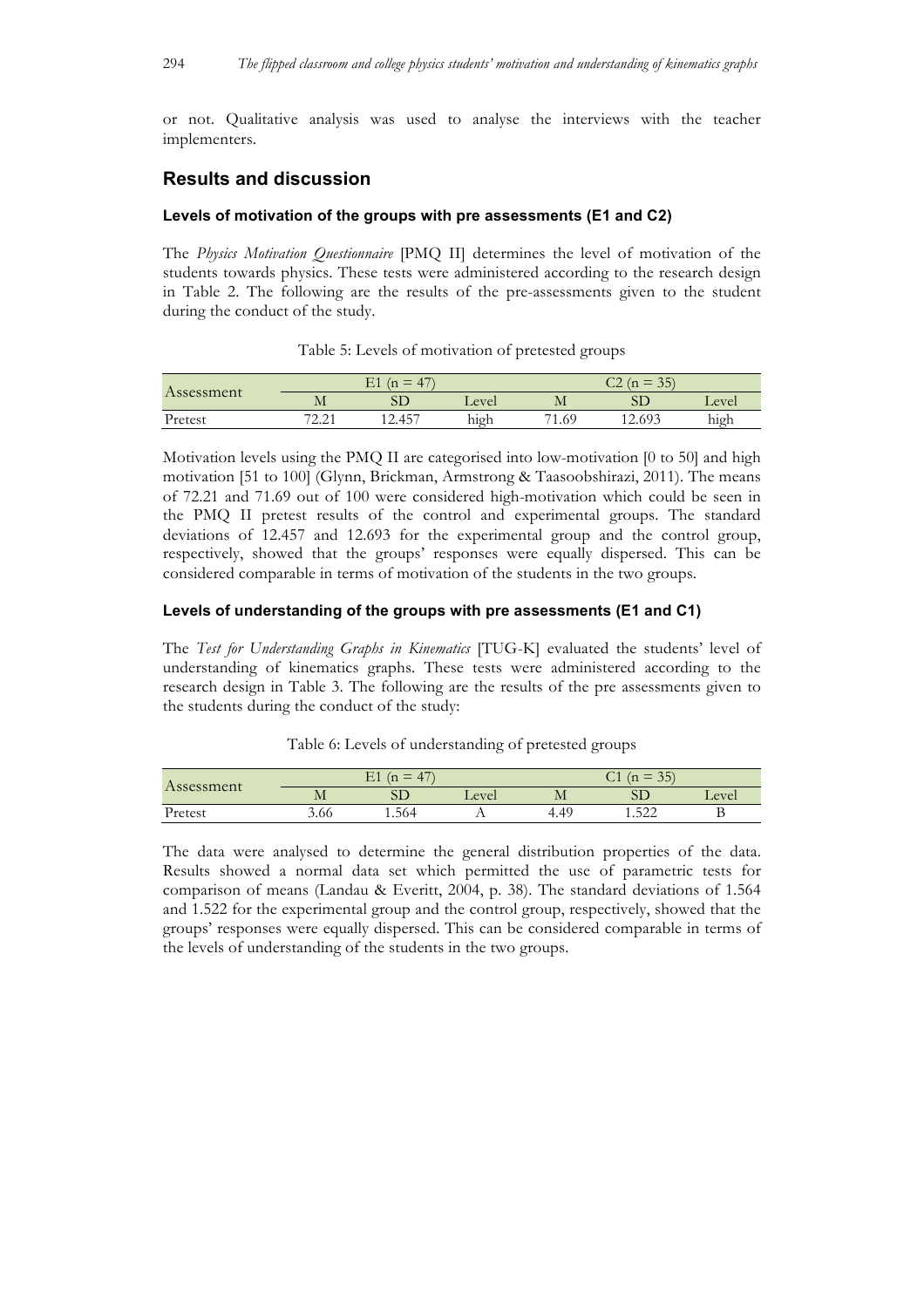Five categories of scores were created for the *Test for Understanding Graphs in Kinematics*. An interval of 4 points per category was set and labelled very low, low, average, high and very high levels of understanding as shown in Table 7.

| Category | Label     | Score range |
|----------|-----------|-------------|
|          | very low  | $0 - 4$     |
| В        | low       | $5 - 8$     |
| С        | average   | $9 - 12$    |
| D        | high      | $13 - 16$   |
| F        | very high | $17 - 20$   |

Table 7: Category of understanding based on scores in TUG-K

Referring to the mean scores of TUG-K, the experimental Group 1 Pretest had the very low level, belonging to category A, while the control group to category B. The scores were relatively low compared to the possible perfect score of 20.

# **Comparison of the levels of motivation of the groups with pre-assessments (E1 and C2)**

Pre-assessment results of student motivation were used to determine the levels of motivation of the experimental group and the control group. The independent samples ttest was used in the analysis. Results indicate that there was no significant difference between levels of motivation of the experimental group (*M* = 72.21, *SD* = 12.457) and the control group ( $M = 71.69$ ,  $SD = 12.693$ ),  $t(80) = -0.188$ ,  $p > 0.05$  (alpha level = 0.05).

For motivation of students, the PMQ II pre assessments showed no significant difference between the experimental and control groups. Their levels were at par and at the high level category. This indicates that students in the experimental and the control group exhibited an equal footing at the start of the study in terms of their motivation. The high level category at the start might have reduced the possibility of getting a significant gain for students' motivation at the end of the study.

# **Comparison of the levels of understanding of the groups with pre-assessments (E1 and C1)**

To determine the levels of understanding of the control and the experimental groups, the pre-test results of TUG-K were analysed and compared. The independent samples t-test was used in the analysis. Results showed that the control group ( $M = 4.49$ ,  $SD = 1.522$ ) had significantly higher level of understanding compared to the experimental group (*M* = 3.66,  $SD = 1.564$ ,  $t(80) = 2.393$ ,  $p = 0.019$  (alpha level = 0.05). This shows a significant difference in the TUG-K pretest between the experimental and control groups, where the control group was higher than the experimental group.

Pretest results of TUG-K showed that the control group had better level of understanding (category B) compared to the experimental group (category A). This happens to oppose the usual procedure of insuring that the tested samples, in this case E1 and C1, are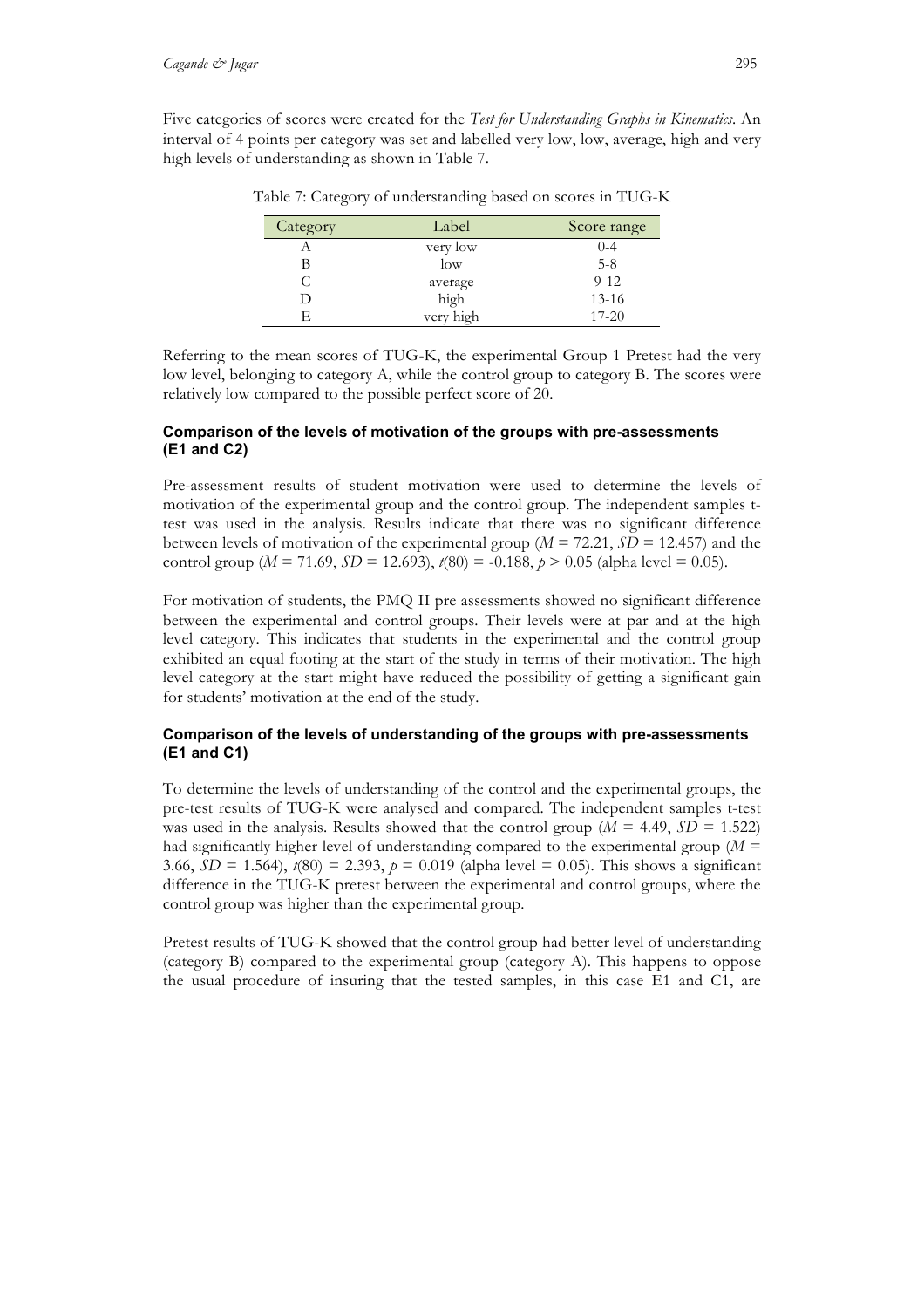statistically comparable at the beginning. This however, was not avoided because of the limited sections available for the study and it proceeded with this limitation.

#### **Levels of motivation in the post assessment**

All groups took the PMQ II after implementing the intervention for the experimental group, at the same time as the control group covered the topic in kinematics graphs. Table 8 shows the levels of motivation in the post assessment.

| Post-test assessment         | M     | SÐ     | Level |
|------------------------------|-------|--------|-------|
| Experimental E1 ( $n = 47$ ) | 69.64 | 14.143 | high  |
| Control C1 ( $n = 35$ )      | 77.31 | 9.371  | high  |
| Experimental E2 ( $n = 38$ ) | 73.95 | 11.366 | high  |
| Control C2 ( $n = 35$ )      | 72.11 | 14.383 | High  |

Table 8: Post assessment levels of motivation

The levels of motivation during the post assessments were all at the high level motivation category. There may be differences in the means, but when subjected to the category criterion, the means all belonged to the same category.

#### **Levels of understanding in the post-tests**

The TUG-K was taken by all the four groups after implementing the intervention for the experimental groups and after covering the topic in kinematics graphs for the control groups. The TUG-K post assessments were given to the students after accomplishing the PMQ II. Table 9 shows the levels of understanding in the post assessment.

| Post-test assessment         |      | SD    | Level |
|------------------------------|------|-------|-------|
| Experimental E1 ( $n = 47$ ) | 5.53 | 2.527 |       |
| Control C1 ( $n = 35$ )      | 5.03 | 1.886 |       |
| Experimental E2 ( $n = 38$ ) | 5.29 | 1.642 |       |
| Control C2 ( $n = 35$ )      | 443  | 1.632 |       |

Table 9: Post assessment levels of understanding

All post assessments for TUG-K were all at level B category. E1 and E2 had higher mean scores compared with C1 and C2 mean scores.

#### **Comparison of the post assessment scores for motivation**

#### *Experimental groups*

The motivation of students in the experimental groups E1 and E2 were also compared to find out whether they had similar results. The independent samples *t*-test revealed that there was no significant difference between the PMQ II post assessments of the experimental groups E1 (*M* = 69.64, *SD* = 14.143) and E2 (*M* = 73.95, *SD* = 11.366),  $t(83) = -1.522$ ,  $p > 0.05$  (alpha level = 0.05).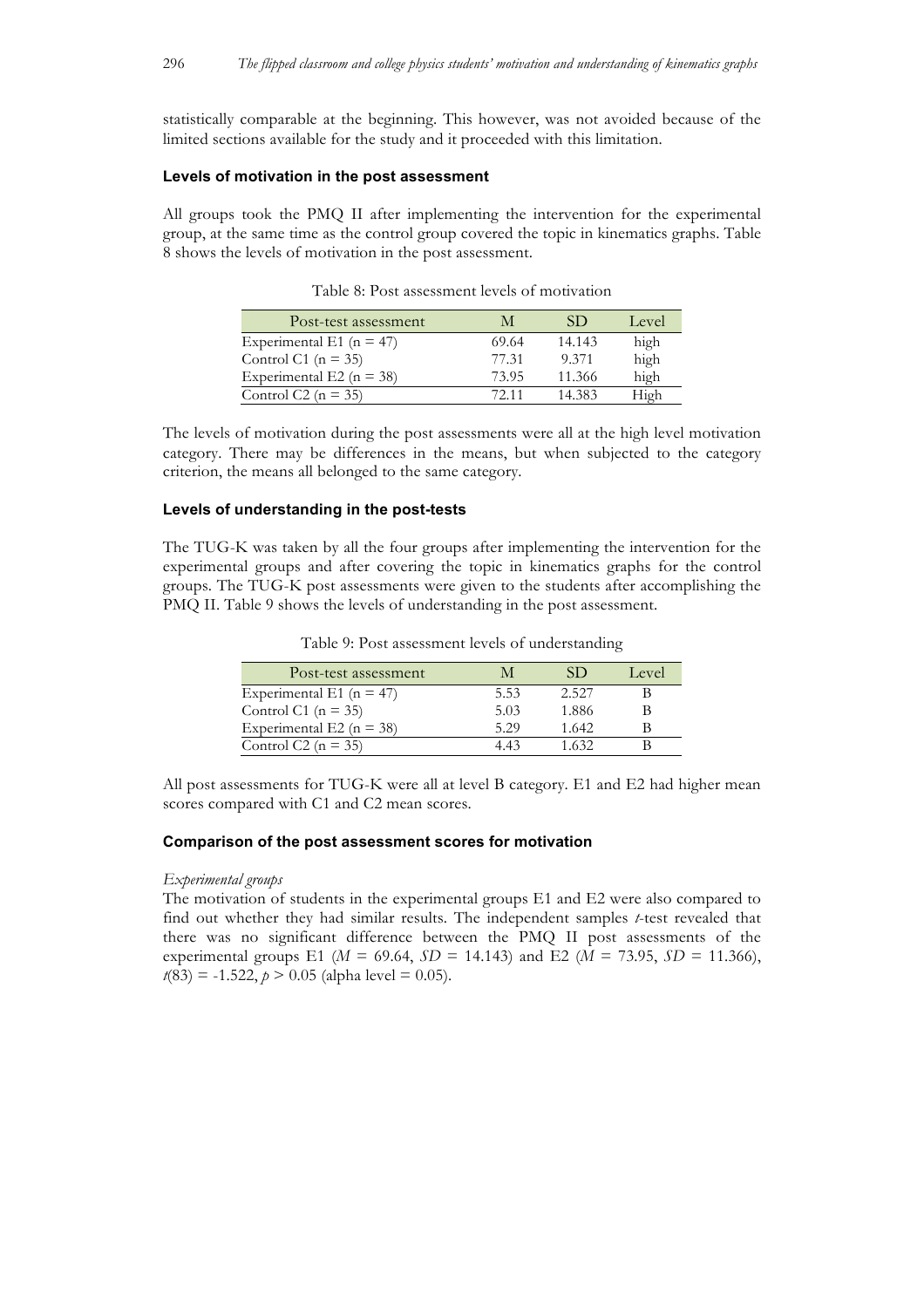This result reveals a consistent level of motivation of the students even when introduced to a new instructional model. This result is similar to the claims of Butzler (2014) that flipped-classroom model produces no significant difference in academic motivation.

## *Control groups*

The motivations of students in the control groups C1 and C2 were also compared to find out whether they too had similar results. The independent samples *t*-test revealed that there was no significant difference between the PMQ II post assessment of the control groups C1 ( $M = 77.31$ ,  $SD = 9.371$ ) and C2 ( $M = 72.11$ ,  $SD = 14.383$ ),  $t(68) = 1.792$ ,  $p >$  $0.05$  (alpha level =  $0.05$ ). For the control groups, there was no indication that the pretest of the PMQ II had an effect on the post-test result. The pre assessments and post assessments of C1 had no significant difference, similar with the experimental group E1.

#### **Comparison of the post assessment scores for understanding**

#### *Experimental groups*

Understanding of kinematics graphs by students in the experimental groups E1 and E2 were compared to determine whether they yielded similar results. The independent samples t-test revealed that there was no significant difference between the TUG-K post assessments of the experimental groups E1 ( $M = 5.53$ ,  $SD = 2.527$ ) and E2 ( $M = 5.29$ ,  $SD$  $= 1.642$ ,  $t(83) = 0.510$ ,  $p > 0.05$  (alpha level  $= 0.05$ ). Having no significant difference between the post-test score of the experimental groups E1 and E2 for TUG-K means that the pretest given to E1 did not have an effect on the post-test results. Whether or not there was a pretest, the groups would still have the same level of understanding after implementing the intervention.

#### *Control groups*

Understanding of kinematics graphs by students in the control groups C1 and C2 were compared to determine whether their results were significantly different. The independent samples t-test revealed that there was no significant difference between the TUG-K post assessments of the control groups C1 ( $M = 5.03$ ,  $SD = 1.886$ ) and C2 ( $M = 4.43$ ,  $SD =$ 1.632),  $t(68) = 1.423$ ,  $p > 0.05$  (alpha level = 0.05). Consistent results of the TUG-K posttest of the control groups means that pretesting did not have an effect on the post-test outcome of this study.

# **Comparison of the students' gain in understanding**

Gain scores (subtracting the pretest scores from the post test scores) were used to determine the improvement in understanding. Some showed positive gains while there were others showed negative gains. Table 10 summarises results for pre assessment, post assessment and gain in understanding for experimental and the control groups.

Only those groups with pre assessments and post assessments (E1 and C1) were used to determine the gain scores. These groups were representative of the experimental and the control groups.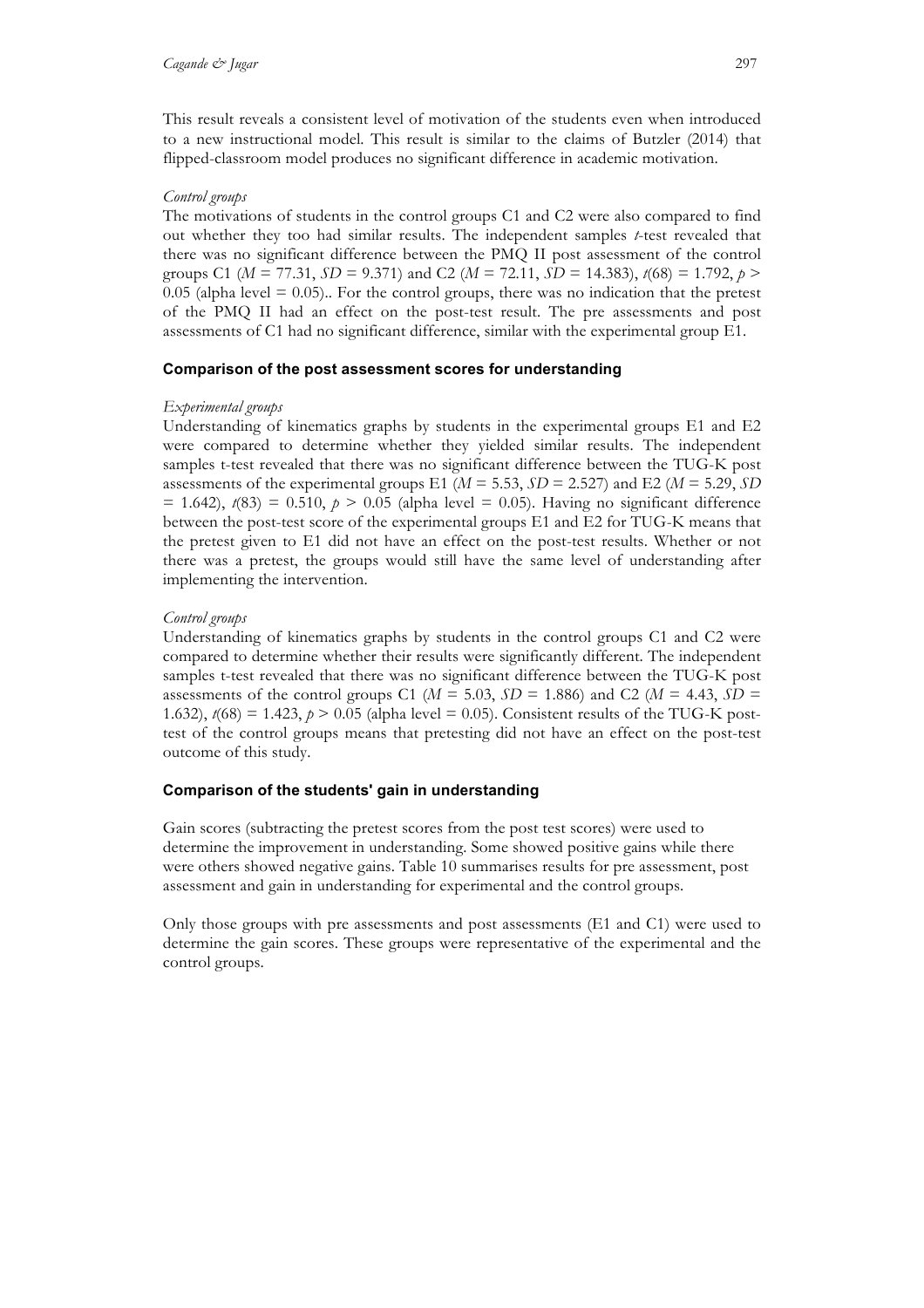|            | $E1(n = 47)$ |       |      | $(n = 35)$ |
|------------|--------------|-------|------|------------|
| Assessment |              | SD    |      | SD         |
| Pretest    | 3.66         | 1.564 | 4.49 | 1.522      |
| Post-test  | 5.53         | 2.527 | 5.03 | 1.886      |
| Gain       | 1.87         | 2.909 | 0.54 | 1.853      |

Table 10: Pre assessment, post assessment and gain in understanding

#### *Within experimental groups*

Using a paired samples *t*-test, the pre assessments and post assessments of TUG-K for E1 were analysed and compared. Results for the experimental group E1 showed a highly significant difference of TUG-K post assessment  $(M = 5.53, SD = 2.527)$  and TUG-K pre assessment ( $M = 3.66$ ,  $SD = 1.564$ ),  $t(46) = 4.413$ ,  $p < 0.001$  (alpha level = 0.05).

The intervention given to the experimental groups, the flipped-classroom model, had an influence on their post-test results. Unstructured interviews were conducted after the students took the post assessments of the TUG-K. Some statements by students in the experimental group taught using the flipped classroom model may give insights into what enabled the students to perform better.

Students from E2 claimed they were actively participating in the clicker questions by defending their answers to their seatmates which made them remember and understand the concept better.

We are excited during clicker, if we don't have the same answers, we were given time to talk to our seatmates to convince them of our choice. This makes the class noisy but in the end, when we raised our cards the second time around all of our answers are now correct.

The modified clicker was part of the activities in the flipped classroom model which was done at the beginning of the period. Students were given the video during the previous encounter and the content of the clicker questions were framed to check whether students understood the videos they were watching. Unstructured interviews with the students revealed some reasons for this. Students from the experimental groups gave positive feedback on the videos they watched.

|            | Interviewer: What were the benefits you derived from the flipped classroom          |
|------------|-------------------------------------------------------------------------------------|
|            | model?                                                                              |
| Student 1: | Makasabot mi sa video klaro and discussion and pwede ra nako                        |
|            | balikbalikon og view. (We were able to master reading kinematics graphs             |
|            | because the examples in the video are clear and we can replay it $[video]$ as often |

*as we needed.*)

Filipino students prefer self-learning (Rodrigo, Grosch & Andres, 2013) and are better off in this circumstance. When students manage their own pace, they are in a better position to gather much needed information to supplement or review what they have already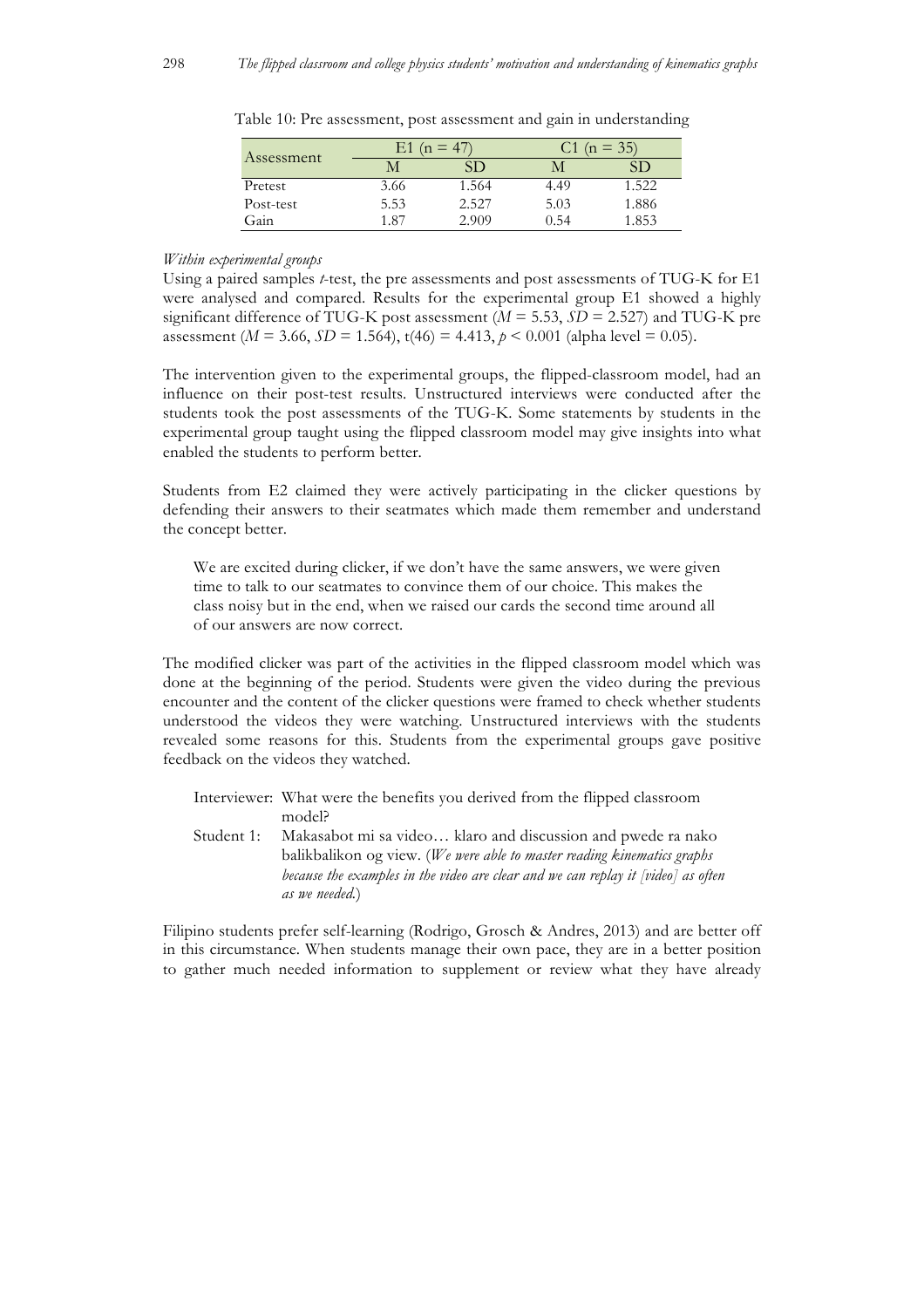learned (Schwartz, 2013, p. 4). Students learning individually acquire mastery because they are selective users of supplemental information they need to understand the topic at hand. Providing this experience in the curriculum could help improve topic mastery.

Not all students experiencing flipped classroom model found the tasks easy. Some interviewed students did not have enough time to watch the video since they were only relying on the computer laboratory ticket for 30 minutes given by the researcher.

|            | Interviewer: What were the benefits you derived from the flipped classroom  |
|------------|-----------------------------------------------------------------------------|
|            | model?                                                                      |
| Student 2: | We had difficulty kuwang ang 30 minutes nga free time                       |
|            | magextend mi kay usahay lag ang internet dili pud open and                  |
|            | Internet café during our free time in the morning 9 am pa mag               |
|            | open. (The 30 minutes free time was too short, we need to extend due to     |
|            | problems with internet connection. The café opens at 9 am and we cannot use |
|            | our free time in the morning.)                                              |
|            | Interviewer: What did you do given this situation?                          |
| Student 2: | We have classmates nga nagdownload sa videos sa ila tablets                 |
|            | manghuwam na lang mi. (Some of our classmates downloaded the videos in      |
|            | their tablets. We borrowed it and viewed the videos in their tablets.)      |

The lack of access to the Internet did not always hinder these students from performing what was required of them. They took initiatives to meet what was asked of them.

#### *Within control groups*

Using the paired sample *t*-test, the TUG-K results for the control group C1 revealed that there was no significant difference between the TUG-K pre assessment ( $M = 4.49$ ,  $SD =$ 1.522) and TUG-K post assessment (*M* = 5.03, *SD* = 1.886), t(34) = 1.734, *p* > 0.05 (alpha level  $= 0.05$ ). The reason for this may be attributed to the activities done in the traditional classroom model which do not preclude students from extra activities outside the classroom.

Unstructured interviews with some students in the control group revealed that when they were given assignments, most of them would answer the assignments in school with their classmates. Some students did the assignments but were unsure of their answers, while some students resorted to copying the answers of their classmates.

Interviewer: How do you answer your assignments? Student 3: Maglisud mi og answer at home kay walay makatigo. Magsalig na lang mi sa amo mga classmates. (*No one can help me at home; I just rely on my classmates to share their answers to me.*)

The problem with assignments is that teachers have difficulty in monitoring their students individually. This came out in an unstructured interview with one of the instructors of the department.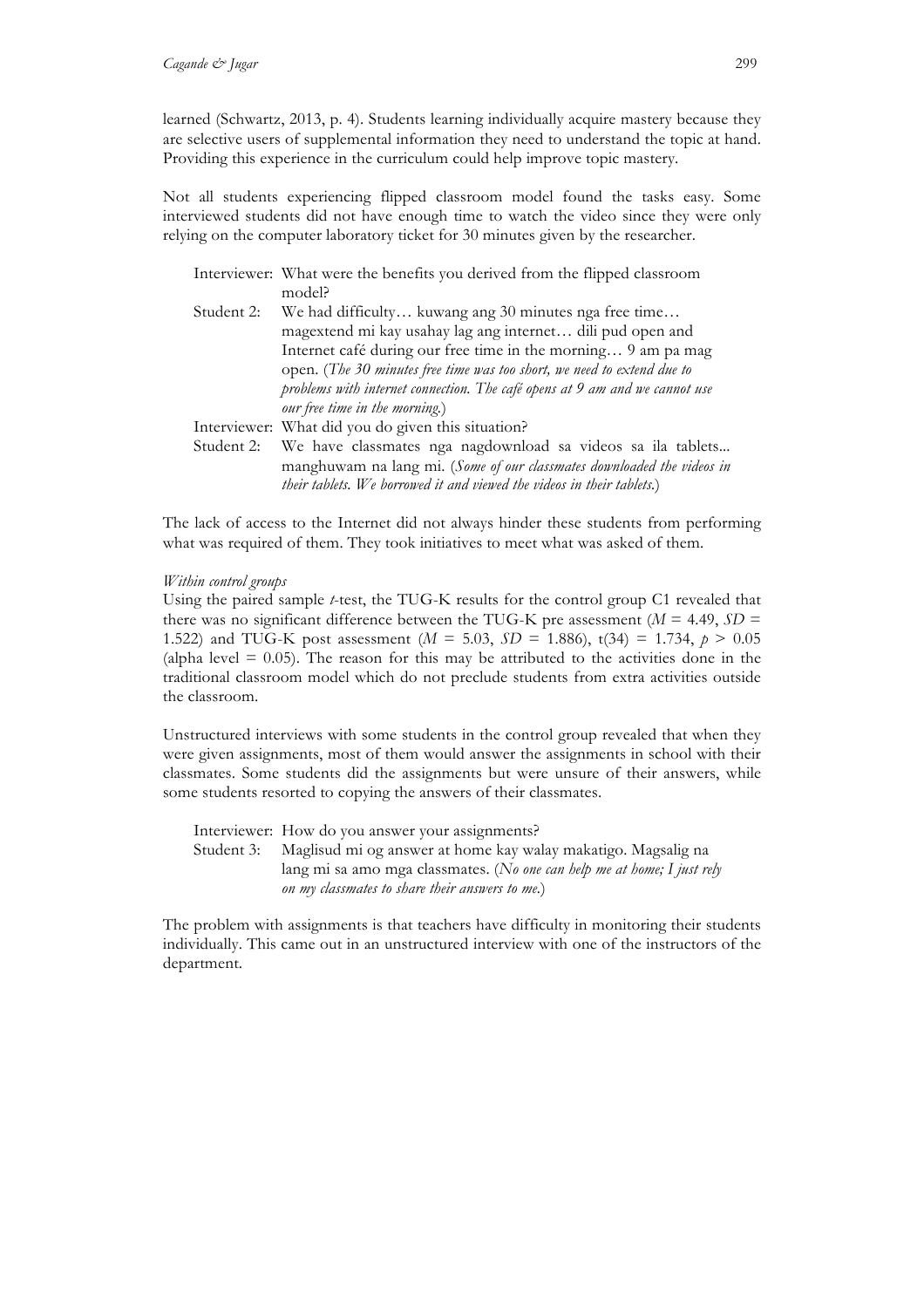Interviewer: How do you monitor the assignment given to the students? Instructor C:It is very difficult because I cannot follow-up them all. I will just wait when they turn in their work the following meeting. I can see

similarities and some are not reflective of the students' ability.

## *Between experimental and control groups*

Experimental group (E1) had a category A level of understanding during the preassessment and a category B level of understanding during the post assessment. This performance was better than C1 in terms of pre assessment and post assessment difference or gain scores. Comparison of the TUG-K score gains of the control group C1 and the experimental group E1 showed a significant difference of the experimental group E1 ( $M = 1.87$ ,  $SD = 2.909$ ) against the control group C1 ( $M = 0.54$ ,  $SD = 1.853$ ),  $t(83) =$ 2.368,  $p = 0.014$  (alpha level = 0.05). This result is parallel to Overmyer (2014) where flipped classroom model in teaching college algebra produced a slightly higher gain compared with the traditional model.

Students from the control group also expressed their experiences in their traditional classroom setting. Some of them said that most of the students were not paying attention when the teacher was doing the lecture.

| Interviewer: What are the activities in the classroom that help you learn                                                                                                                                                         |
|-----------------------------------------------------------------------------------------------------------------------------------------------------------------------------------------------------------------------------------|
| kinematic graphs?                                                                                                                                                                                                                 |
| Our teacher discusses the topic and solves some problems.                                                                                                                                                                         |
| Sometimes she is fast.                                                                                                                                                                                                            |
| Interviewer: What will you do if the teacher is fast?                                                                                                                                                                             |
| Sometimes if our teacher is fast, dili na mi makasabot, pero walay                                                                                                                                                                |
| mangutana kay maulaw. (Sometimes, if we cannot catch up with the                                                                                                                                                                  |
| discussion, we don't bother stopping the teacher because we are ashamed.)                                                                                                                                                         |
| Interviewer: What do you think can help her improve on this?                                                                                                                                                                      |
| Unta makahibaw si Ma'am kinsa iya mga studyante og mkasabot<br>siya unsaon pag pasabot sa mga topics nga lisod. (Our teacher should<br>know her students and she should know how to make the difficult topics<br>understandable.) |
|                                                                                                                                                                                                                                   |

After implementing the flipped classroom model in teaching kinematics graphs the results, however, pointed to the improvement of the level of understanding of the experimental group.

# **Challenges in implementing the flipped classroom model**

Before the teachers taught kinematics graphs using the flipped classroom model, they participated in a workshop facilitated by the researcher. The workshop informed implementers on how to go about conducting a flipped classroom model. They were also inducted on the module they would using during the implementation.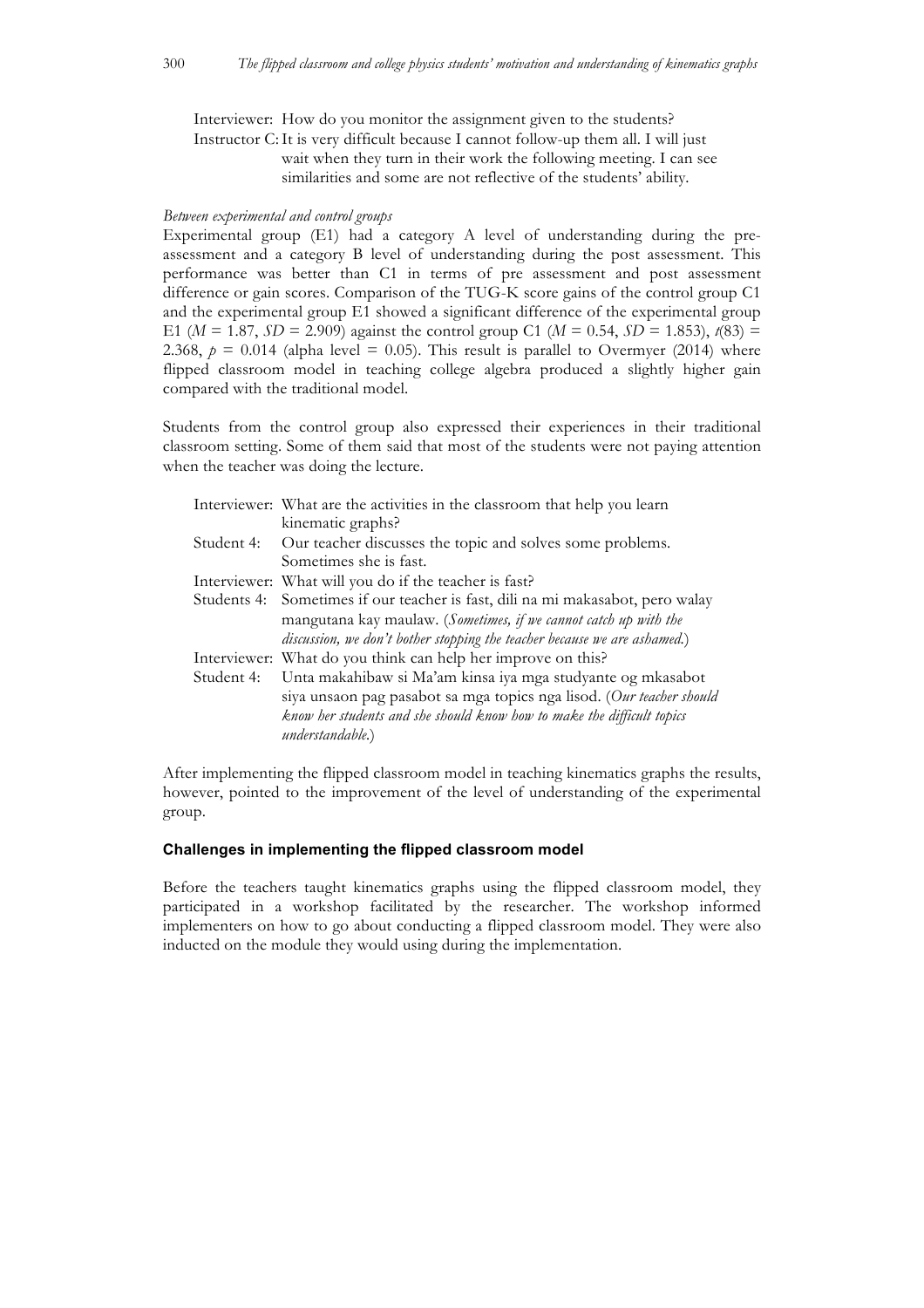Their classes, both the experimental and the control groups, were observed by the researcher. Upon completing the implementation, an interview conducted individually of the two teacher implementers gathered important feedback in implementing the flipped classroom model in teaching kinematics graphs to college physics students.

# **Changes brought about by using the flipped classroom model**

The teacher implementers shared that they were excited to learn about flipped classroom model during the workshop. Instructor A particularly noted the time she spent with the students increased.

Before I did the flipped classroom model or even in the traditional classroom I am doing now, only those students who approached me after the class period were the ones I got to notice. Those who don't, I cannot determine which topics they had difficulty with. Flipped classroom model allows me to get to know my students better in terms of the topics they had a hard time understanding. (Instructor A)

Instructor B revealed that he had been asking students to view videos in *YouTube* but he was not specific about which videos to watch. He just gave the topic and the students were the ones looking for appropriate videos. He made *PowerPoint* presentations for problems with long solutions for students to view.

I have been sharing *PowerPoint* presentation to my students but only for problems with lengthy solutions, I did not know this to have a name and I am glad to learn that this has been backed with theories already. I am now confident to use this model. (Instructor B)

## **Difficulties in using the flipped classroom model**

Instructor A was concerned about the length of time in preparing the videos.

It would have been better if the videos were prepared during summers breaks so that errors and wrong concepts can be addressed by us or our colleagues. (Instructor A)

Instructor A noted that the difficult part was the preparation of the videos, though she also said, "When the videos are ready, we can use it for several sessions." The teacher implementers were also concerned on how the students would view the video at home particularly on whether they ever watch the video. This they cannot determine because they cannot go to every student's house. Instructor B considered this a problem as it may affect the result.

When we gave out the videos, the student will have the liberty when to watch the videos. We cannot impose the time [of the day] and the duration of watching the videos. This we cannot check anymore. (Instructor B)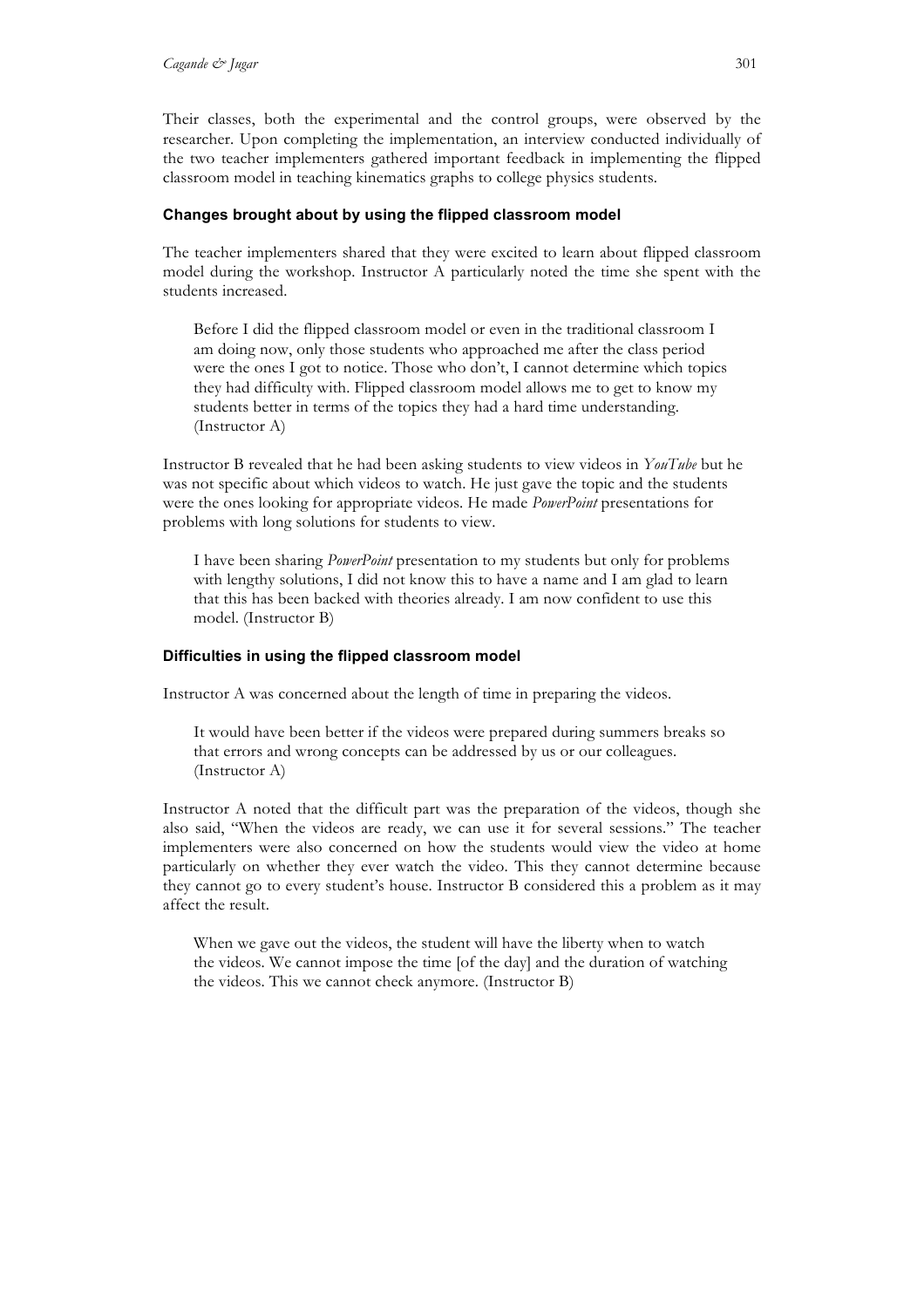While the clicker questions will provide information on students grasp of the videos, the "convince your neighbour" approach will make it hard to tell which student really watched and understood the videos given.

#### *Changes and/or irregularities in students*

The teacher implementers observed better attention by students in the flipped classroom model than in the traditional method. Instructor A observed her students to be sharing their thoughts about the topic and using their own concepts while those in the traditional method were passive and mostly relying on the teacher.

I did not have to explain or review the concept of kinematics graphs to the students as much as I have before. They can easily understand how the graph works. There are a few who ask me to review some concepts but they managed to answer exercises in dynamics afterwards. (Instructor A)

Instructor B pointed out that students were no longer ashamed to share their ideas to their seat mates.

I think this is because the videos gave them confidence to express their take on the topics and they can now expound some ideas. (Instructor B)

## *Changes in the way students understand the succeeding topics*

Teachers can use the students' confidence in kinematics graphs in the succeeding topics in physics. This will bring about better reception of the students to new ideas even beyond kinematics graphs. An unstructured interview after the semester revealed the performance of the students beyond kinematics graphs. Instructor A observed a better performance shown by those who were taught using the flipped classroom model as compared to the traditional method.

The results of the exams by the experimental group I taught kinematics graphs using the flipped classroom were better compared to those who had not experienced the flipped. I need to show more examples to the control groups compared with the experimental group. (Instructor A)

## **Assessment of the overall experience in using the flipped classroom model**

The flipped classroom model was a new idea for the teacher implementers. Instructor B claimed that it was his first time hearing about the term 'flipped-classroom model'. They liked the idea that this model utilised recent technology. According to Instructor A, she found the flipped classroom model interesting, especially the utilisation of the technology which students are now engaged in using. The teacher implementers were positive about the new model when they were asked if they would use the model in teaching other topics. Instructor B is planning to make more videos especially now that he observed better performance by students who participated in the flipped-classroom model for kinematics graphs. They both agreed that this model can enhance learning as they have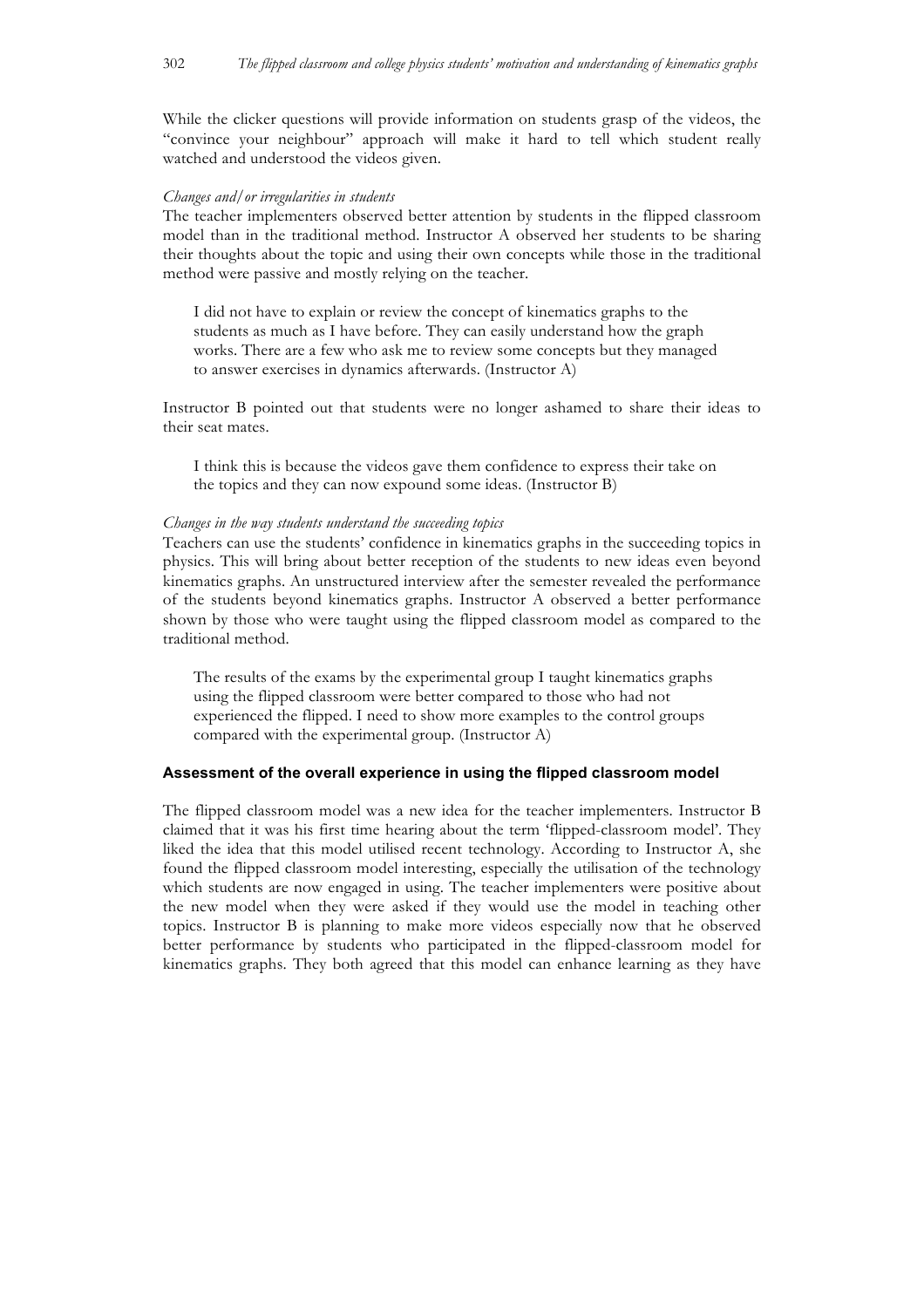observed an improvement on the students' understanding of kinematics graphs when applied to other topics in physics after kinematics graphs.

The analysed data and supporting interviews gave a better picture of the results of this study. The motivation level of the students in the experimental and control groups were at the high level category. This indicates that students taking the course [Physics I] were highly motivated and the intervention did not changed their level of motivation. However, the level of understanding of kinematics graphs showed a difference at pretest, with the control group being in level B and the experimental group in level A. However the posttest showed a significant gain by the experimental group compared to the control group. The intervention has positively affected the results of the post-test of the experimental group.

Assessments quantitatively illustrate the changes happening within groups as well as between groups. The interviews supported the results through qualitative data which were equally important in highlighting the reasons for the quantitative results.

# **Conclusion**

Students' understanding of graphs in kinematics is a problem presented by instructors in physics. Understanding graphs in kinematics is considered an important skill to develop and improve. Instructors and researchers are now gearing towards utilising relevant technologies to help address this problem. The flipped classroom model utilises technology to enable students to have home availability of lectures through video recordings given to them. The results show that using the flipped classroom model had a positive effect on students' understanding of kinematics graphs. However, with the same study population, using the flipped classroom model had no effect on students' level of motivation, which was already high from the start.

# **Acknowledgment**

An earlier version of this work was presented at the *8th International Conference on Science, Mathematics and Technology Education* (icSMTE), hosted by Universitas Negeri Jakarta, at the Sari Pan Pacific Hotel, Jakarta, Indonesia, 21-24 November 2015. This research was supported by the Department of Science and Technology – Science Education Institute (DOST-SEI) Accelerated Science and Technology Human Resource Development Program (ASTHRDP).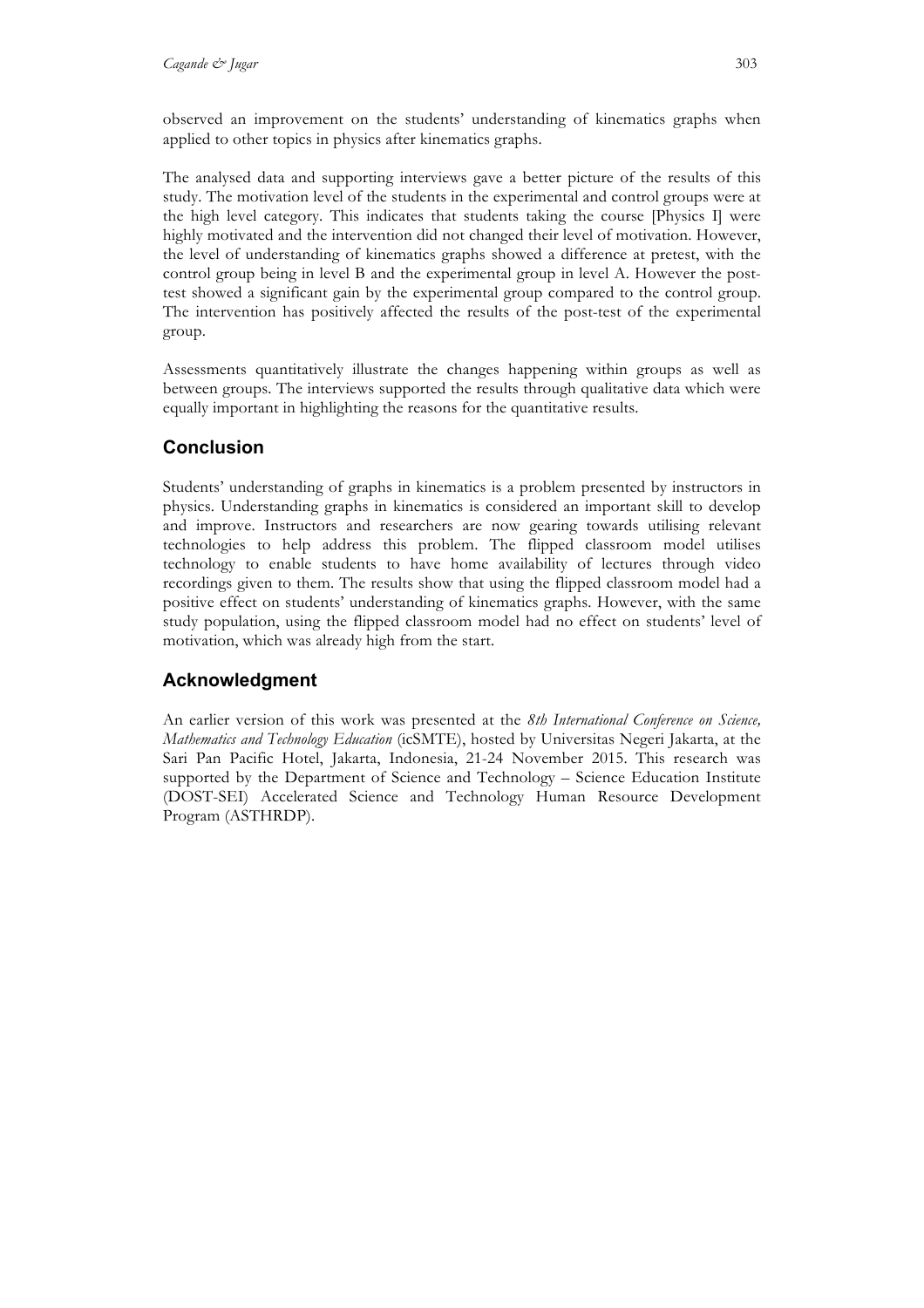# **References**

- Ahmad, R. K. (2004). Integrating technology into teaching and learning. Concepts and applications: A Malaysian perspective. *SEAMEO-UNESCO Education Congress* (pp. 1- 13). Bangkok, Thailand: SEAMEO-UNESCO.
- https://www.academia.edu/528134/Integrating\_Technology\_into\_Teaching\_and\_Learning Archambault, J., Burch, T., Crofton, M. & McClure, A. (2008). *The effect of developing kinematics concepts graphically prior to introducing algebraic problem solving techniques.* Arizona: Arizona State University.

http://modeling.asu.edu/modeling/Kinematics-graphical08brief.pdf

- Arimbuyutan, R. C., Kim, S., Song, J. & So, W. (2007). A study on e-learning for Philippines. *International Journal of Multimedia and Ubiquitous Engineering*, 2(4), 49-54. http://www.sersc.org/journals/IJMUE/vol2\_no4\_2007/5.pdf
- Bates, S. & Galloway, R. (2012). The inverted classroom in a large enrolment introductory physics course: A case study*.* Paper presented at HEA STEM Conference, London, United Kingdom, 12-13 April.
- https://studylib.net/doc/18721499/the-inverted-classroom-in-a-large-enrolment-introductory-... Beichner, R. J. (1994). Testing student interpretation of kinematics graph. *American Journal*
- *of Physics*, 62(8), 750-762. https://projects.ncsu.edu/per/Articles/TUGKArticle.pdf
- Berrett, D. (2012). How 'flipping' the classroom can improve the traditional lecture. *The Chronicle*, 19 February.
- http://www.chronicle.com/article/How-Flipping-the-Classroom/130857 Butzler, K. B. (2014). *The effects of motivation on achievement and satisfaction in a flipped classroom learning environment*. EdD dissertation, Northcentral University, Arizona. https://kenanaonline.com/files/0102/102660/The%20Effects%20of%20Motivation%20on% 20Achievement%20and%20Satisfaction%20in%20a%20Flipped%20Classroom.pdf
- CHED (Commission on Higher Education) (2013). *General Education Curriculum: Holistic understandings, intellectual and civic competencies.* Quezon City: CHED.
- http://www.ched.gov.ph/wp-content/uploads/2013/07/CMO-No.20-s2013.pdf CISCO (2012). *The flipped classroom: Empowering students to take charge of their learning.* San Jose, CA: Cisco Systems, Inc.
- http://www.cisco.com/web/strategy/docs/education/flipped\_classroom\_whitepaper.pdf Dimitrov, D. M. & Rumrill, P. D. (2003). Pretest-posttest designs and measurement of
- change. *Work,* 20(2), 159-165. http://content.iospress.com/articles/work/wor00285 Dupe, O. B. (2013). Predicting students' achievement in physics using Academic Self-
- concept and Locus of Control Scale scores. *International Journal of Social Science and Education*, 3(4), 1149-1155.
- Durban, J. M. & Catalan, R. D. (2012). Issues and concerns of Philippine education through the years. *Asian Journal of Social Sciences and Humanities*, 1(2), 61-69. http://www.ajssh.leena-luna.co.jp/AJSSHPDFs/Vol.1(2)/AJSSH2012(1.2-08).pdf
- El Hassouny, E. H., Kaddari, F., Elachqar, A. & Alami, A. (2014). Teaching / learning mechanics in high school with the help of Dynamic software. *Procedia - Social and Behavioral Sciences,* 116, 4617-4621. https://doi.org/10.1016/j.sbspro.2014.01.995
- Enfield, J. (2013). Looking at the impact of the flipped classroom model of instruction on undergraduate multimedia students at CSUN. *TechTrends*, 57(6), 14-27. http://link.springer.com/article/10.1007%2Fs11528-013-0698-1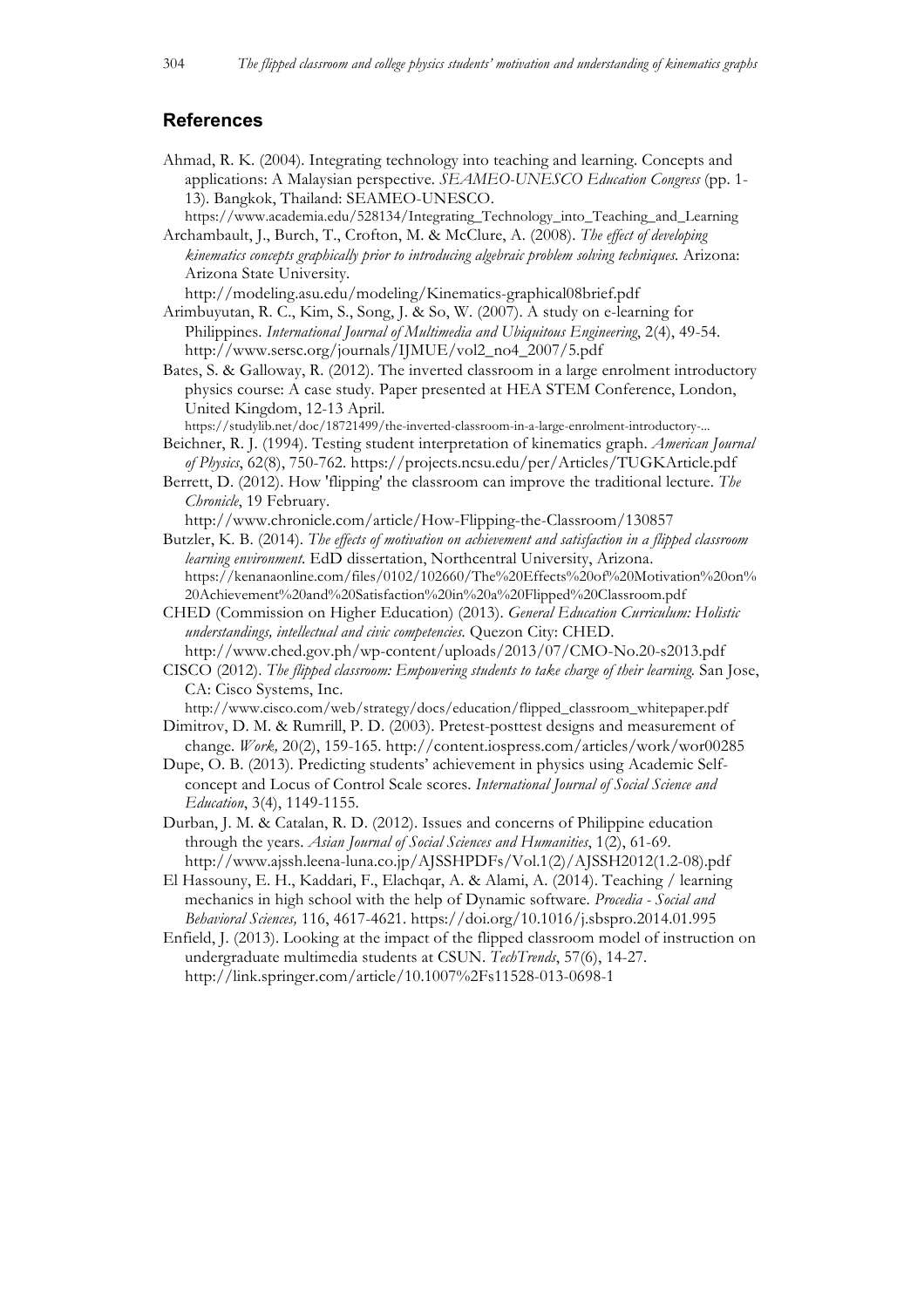- Fadel, C. (2010). *Best practices in education technology*. Cisco Systems. http://www.cisco.com/web/strategy/docs/education/edu\_tech\_best\_practices\_wp.pdf
- Findlay-Thompson, S. & Mombourquette, P. (2013). Evaluation of a flipped classroom in an undergraduate business course. *Global Conference on Business and Finance Proceedings*, 8(2), 138-145. http://connection.ebscohost.com/c/articles/89496806/evaluationflipped-classroom-undergraduate-business-course
- Florido, A. M. (2006). *Educational profile of the Philippines and best practices in Filipino schools and classrooms.* Chapel Hill: University of North Carolina.
- http://www.unc.edu/world/2006\_K12Symp/Pres&HOs/Florido\_Handout1.pdf Fulton, K. P. (2012a). Upside down and inside out: Flip your classroom to improve student learning. *Learning & Leading with Technology,* June/July 2012, 12-17. http://files.eric.ed.gov/fulltext/EJ982840.pdf
- Fulton, K. P. (2012b). 10 Reasons to flip. *Phi Delta Kappan*, 94(2), 20-24. https://doi.org/10.1177/003172171209400205
- Glynn, S. M. & Koballa, T. R. (2006). Motivation to learn in college science. In J. J. Mintzes & W. H. Leonard (Eds), *Handbook of college science teaching* (pp. 25-32). Arlington, VA: National Science Teacher Association Press.
- Glynn, S. M., Brickman, P., Armstrong, N. & Taasoobshirazi, G. (2011). Science Motivation Questionnaire II: Validation with science majors and nonscience majors. *Journal of Research in Science Teaching,* 48(10), 1159-1176. http://dx.doi.org/10.1002/tea.20442
- Hale, P. (2000). Kinematics and graphs: Students' difficulties and CBLs. *The Mathematics Teacher*, 414-417. http://math.buffalostate.edu/~mcmillen/Hale.pdf
- Halverson, R. & Smith, A. (2009). How new technologies have (and have not) changed teaching and learning in schools. *Journal of Computing in Teacher Education*, 26(2), 49-54. http://www.tandfonline.com/doi/abs/10.1080/10402454.2009.10784632 [also http://files.eric.ed.gov/fulltext/EJ907118.pdf]
- Hamdan, N., McKnight, P. E., McKnight, K. & Arfstrom, K. M. (2013). *White paper flipped learning*. Flipped Learning Network.

http://flippedlearning.org/wp-content/uploads/2016/07/WhitePaper\_FlippedLearning.pdf Klopfer, E., Osterweil, S., Groff, J. & Haas, J. (2009). *Using the technology of today, in the* 

- *classroom today*. The Education Arcade, Massachusetts Institute of Technology. http://education.mit.edu/wp-content/uploads/2015/01/GamesSimsSocNets\_EdArcade.pdf
- Landau, S. & Everitt, B. S. (2004). *A handbook of statistical analyses using SPSS.* Washington, DC: Chapman & Hall CRC.
- Maranell, S. (2014). Flipped classrooms extend the learning experience for students*.* HowToLearn.com.
- http://www.howtolearn.com/2014/01/flipped-classrooms-extend-the-learning-experience-for-students/ Mazur, E. (2014). *Mazur Group.*
- http://mazur.harvard.edu/research/detailspage.php?ed=1&rowid=8 [not found 23 Aug 17, see http://ericmazur.com/about.php]
- McDermott, L. C., Rosenquist, M. L. & van Zee, E. H. (1987). Student difficulties in connecting graphs and physics: Examples from kinematics. *American Journal of Physics*, 55(6), 503-513. https://doi.org/10.1119/1.15104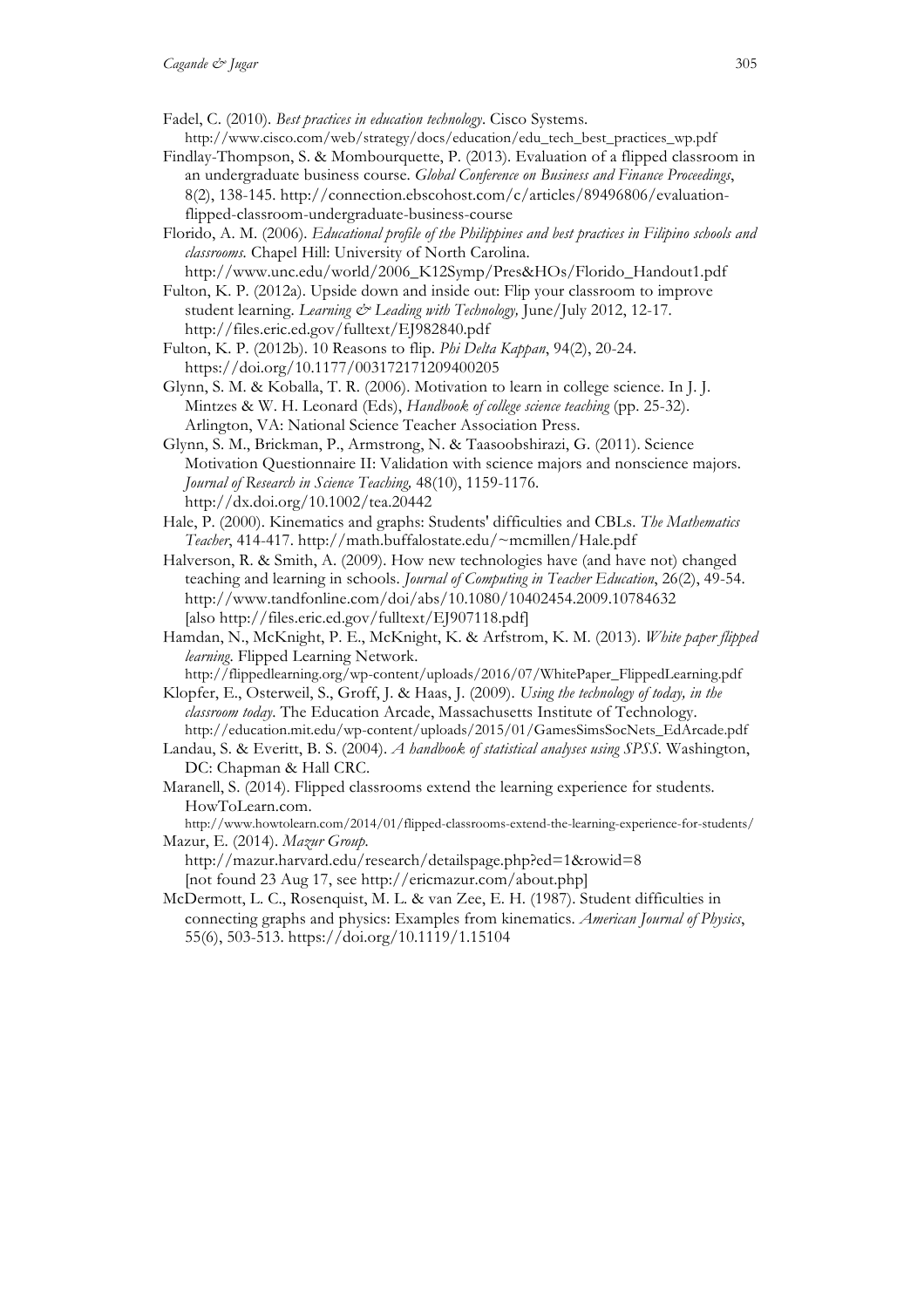Molebash, P. (2000). *Technology and education: Current and future trends*. INDUS Training and Research Institute. https://www.researchgate.net/publication/265263261 \_Technology\_and\_Education\_Current\_and\_Future\_Trends

Noonoo, S. (2012). *THE Journal*, 20 June.

http://thejournal.com/articles/2012/06/20/flipped-learning-founders-q-and-a.aspx Overmyer, G. R. (2014). *The flipped classroom model for college algebra: Effects on student* 

*achievement.* Fort Collins, Colorado: Colorado State University. https://dspace.library.colostate.edu/handle/10217/83800

- Overmyer, J. (2012). Flipped Classrooms 101. *The Principal*, September/October, 46-47. http://www.naesp.org/sites/default/files/Overmyer\_SO12.pdf
- Prensky, M. (2008). The role of technology in teaching and the classroom. *Educational Technology*, Nov-Dec.

https://pdfs.semanticscholar.org/046f/ac5c5739584836037cf4b8bbf025475e3306.pdf

Purcell, K., Heaps, A., Buchanan, J. & Friedrich, L. (2013). *How teachers are using technology at home and in their classrooms*. Pew Research Center. http://www.pewinternet.org/2013/02/28/how-teachers-are-using-technology-at-

home-and-in-their-classrooms/

Rodrigo, M. M., Grosch, M. & Andres, J. M. (2013). Media usage by Filipino students - an empirical survey.In *Proceedings 21st International Conference on Computers in Education.* Indonesia: Asia-Pacific Society of Computers in Education. http://penoy.admu.edu.ph/~alls/wp-content/uploads/2014/03/ICCE2013\_Paper189.pdf

Schwartz, S. (2013). The future of higher education: Faster, cheaper, better. *Policy*, 29(2), 3-9. http://search.informit.com.au/documentSummary;dn=470652777025750;res=IELHSS

- Shepard, L. A. (2012). Assessment lessons from K-12 education research: Knowledge representation, learning and motivation. *AIP Conference Proceedings* 1413, 73 (2012). http://dx.doi.org/10.1063/1.3679997
- Strayer, J. F. (2012). How learning in an inverted classroom influences cooperation, innovation and task orientation. *Learning Environments Research*, 15(2), 171-193. https://doi.org/10.1007/s10984-012-9108-4
- Thornburg, D. D. (2009). *Five challenges in science education*. Thornburg Center for Space Exploration. http://www.tcse-k12.org/pages/science.pdf

Tytler, R. (2007). *Re-imagining science education: Engaging students in science for Australia's future.* Australian education review no. 51. Camberwell, Victoria: ACER. http://research.acer.edu.au/aer/3/

- Wang, H. A. & Schmidt, W. H. (2001). History, philosophy and sociology of science in science education: Results from the Third International Mathematics and Science Study. *Science & Education*, 10(1-2), 51-70. https://link.springer.com/article/10.1023/A:1008704531439
- Weiman, C. E. (2008a). Science education in the 21st century: Using the tools of science to teach science. In *Forum for the Future of Higher Education*, 61-64. EDUCAUSE. http://net.educause.edu/ir/library/pdf/ff0814s.pdf

Weiman, C. E., Adams, W. K. & Perkins, K. K. (2008b). PHET: Simulations that enhance learning. *Science,* 332(5902), 682-683.

http://science.sciencemag.org/content/322/5902/682

Young, H. D. (2012). *Sears and Zemansky's university physics with modern physics.* (13th ed.). San Francisco, CA: Pearson.